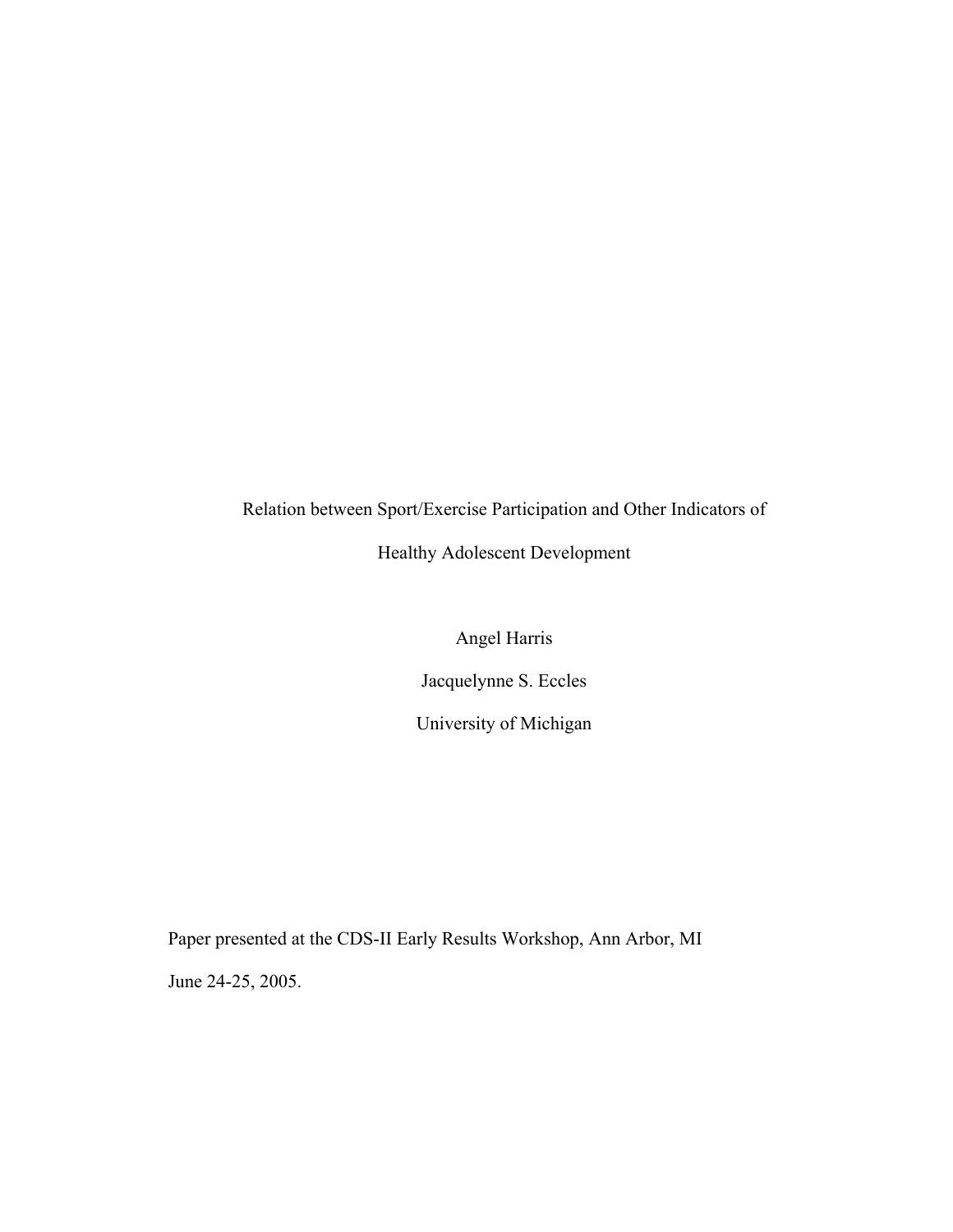There is growing interest in the developmental consequences of extracurricular and afterschool programs for youth, fueled, in part, by: (a) concerns about the role such activities might play in promoting school achievement and preventing school disengagement and other problems, (b) the continuing social class and ethic group disparities in the school achievement, (c) concerns about the preparation of American youth for an increasingly demanding and technical labor market, and (d) the amount of unsupervised time experienced by so many youth (Barber et al. 2001; Barber et al., 2004; Eccles & Barber, 1999; Eccles et al., 2003; Eccles & Gootman, 2002; Eccles & Templeton, 2002; Pittman, Tolman & Yohalem, 2005). Children and adolescents in the USA spend more than half of their waking hours in leisure activities (Larson & Verma, 1999). For many, much of this time is spent in either unstructured peer focused activities or in front of the television set. Both developmental scientists and youth policy advocates have suggested that this leisure time could be better spent in ways (such as participating in high quality out-of-school and after-school programs) that would both facilitate positive development and prevent the emergence of developmental problems (Eccles & Gootman, 2002). These scholars and advocates have also noted that the availability of such programs is inequitably distributed across communities in the USA – with much lower availability in precisely those communities where the adolescents are at highest risk for poor developmental outcomes (Mahoney, Larson, & Eccles, in press; Pedersen & Seidman, 2004). Interest in the developmental consequences of extracurricular and after-school programs has also been stimulated by the growing interest in positive psychology and positive youth development. Advocates for positive youth development, in particular, argue that such programs are needed to fully prepare our youth for the transition into adulthood (Eccles & Gootman, 2002; Pittman,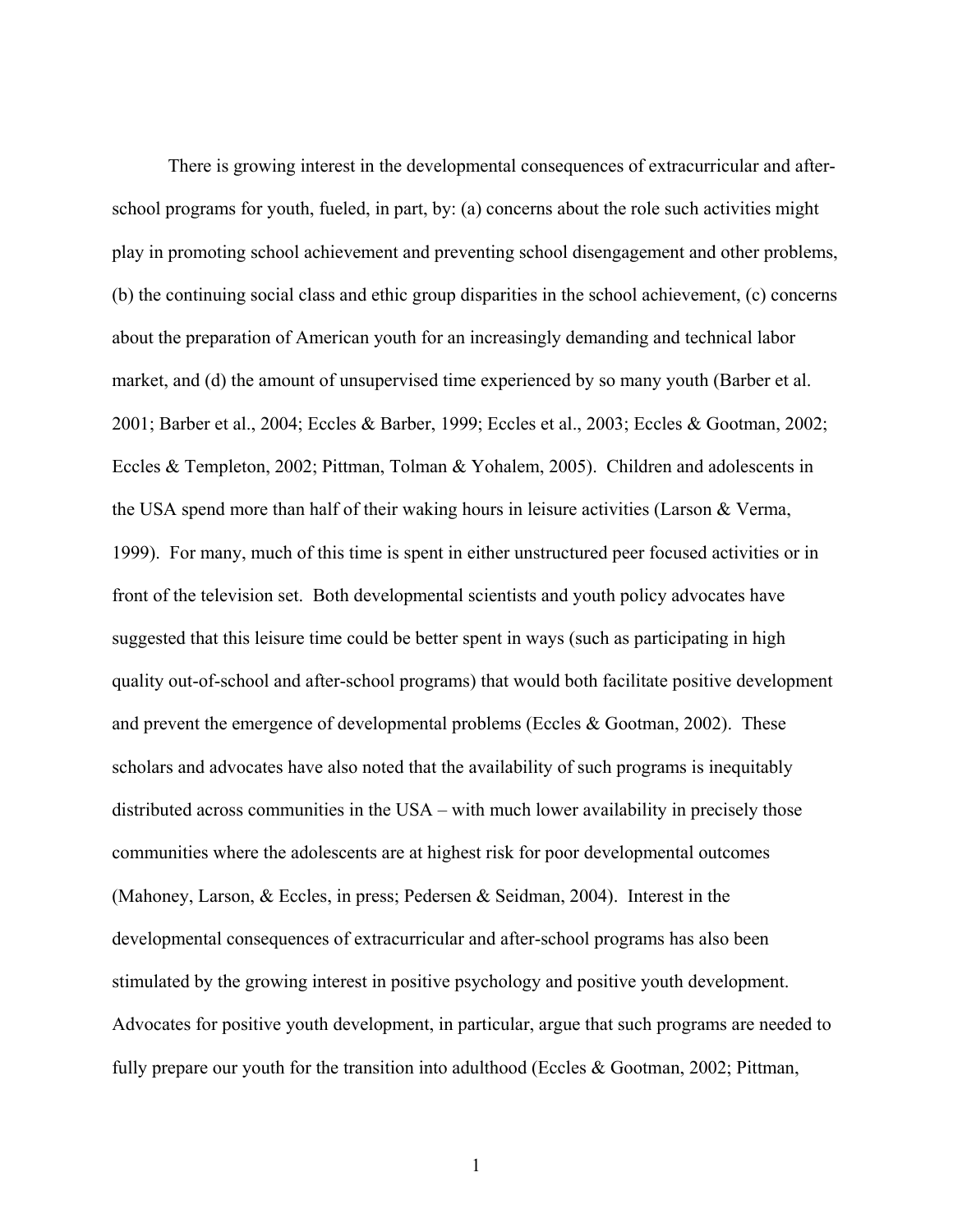Tolman, & Yohalem, 2004). Again the need for such programs is especially acute for youth living in poor communities.

Developmentalists and youth advocates argue that constructive, organized activities are a good use of the adolescents' time because such activities provide opportunities (a) to acquire and practice specific social, physical and intellectual skills that may be useful in a wide variety of settings including school; (b) to contribute to the well-being of one's community and to develop a sense of agency as a member of one's community; (c) to belong to a socially recognized and valued group; (d) to establish supportive social networks of peers and adults that can help in both the present and the future; and (e) to experience and deal with challenges. In turn, these assets are predicted to facilitate both current levels of school engagement and achievement and subsequent educational and occupational attainment and to prevent the emergence of risky behavior patterns that can mortgage young people's future.

Support for these suggestions comes from both classic sociology studies of the relation of extracurricular activities to school achievement and the newer research in leisure studies, sports psychology, prevention science, and the interdisciplinary studies of adolescent development (see Eccles & Gootman, 2002; Eccles & Templeton, 2002 for full review). Several sociological studies in the 70s documented a strong link between adolescents' extracurricular activities and adult educational attainment, occupation and income, even after controlling for social class and cognitive ability (see Osgood, Anderson, & Shaffer, 2004). Some of these studies also documented a protective association between extracurricular activity participation and involvement in delinquent and other risky behaviors (Landers & Landers, 1978).

More recently, research in both leisure studies and adolescent development provides support for the benefits of participating in the kinds of constructive leisure activities associated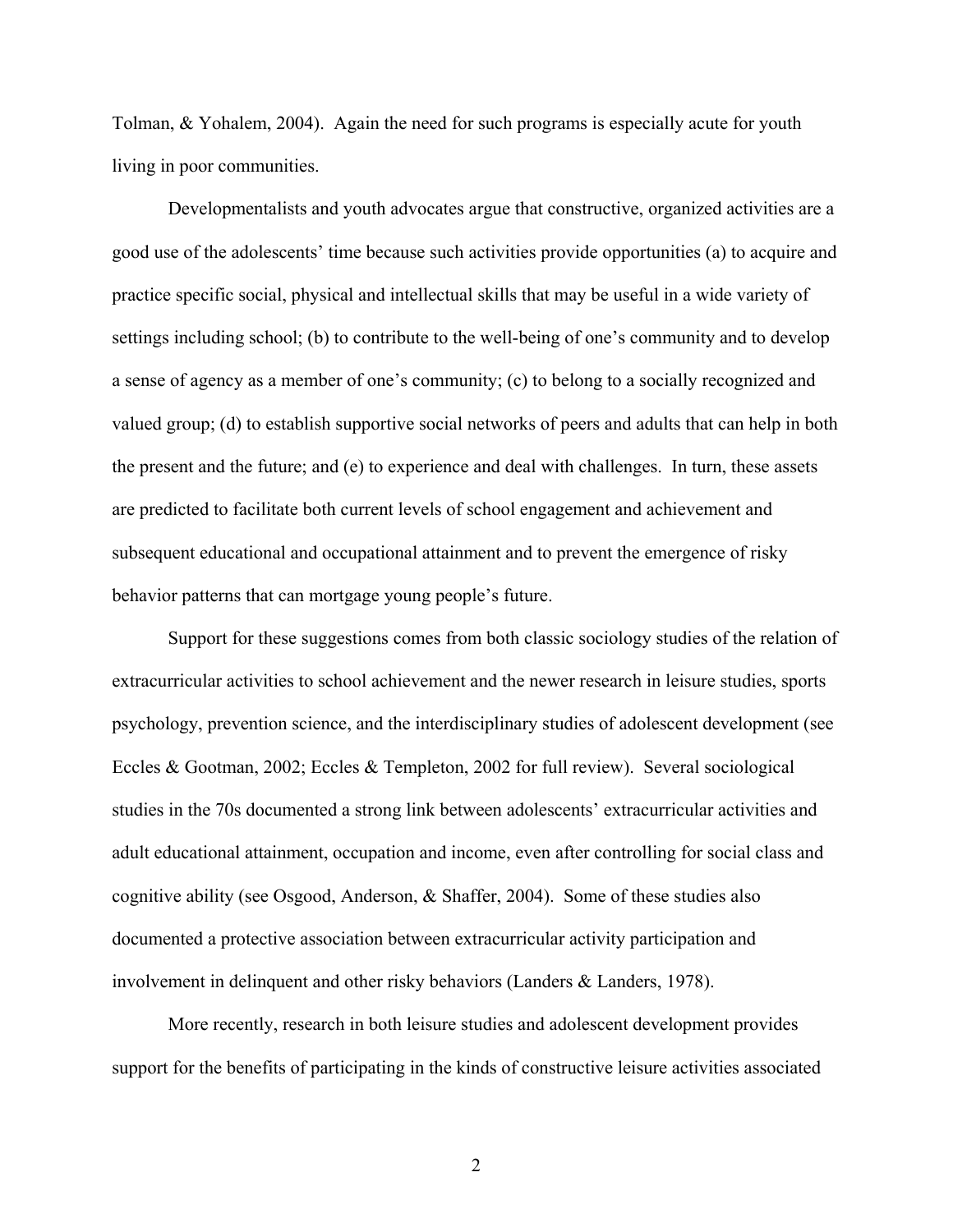with extracurricular activities and service learning (Larson, 2000; Larson & Kleiber, 1993; Mahoney et al., 2004). For example, Mahoney and his colleagues have documented the link between extended participation in extracurricular activities during high school and reduced rates of school dropout and criminal offending, particularly during the early high school years and for high-risk youth (Mahoney & Cairns, 1997; Mahoney, 2000). Participation in extracurricular and service learning activities has also been linked to increases in interpersonal competence, selfconcept, high school GPA, school engagement, and educational aspirations (Elder & Conger, 2000; Marsh & Kleitman, 2002; Youniss, McLellan, & Yates, 1999), as well as to higher educational achievement, better job quality, more active participation in the political process and other types of volunteer activities, continued sport engagement, and better mental health during young adulthood (Barber, Eccles, & Stone, 2001; Glancy, Willits, & Farrell, 1986; Marsh, 1992; Youniss, McLellan, Su, & Yates, 1999). Finally, sports participation has been linked to lower likelihood of school dropout and higher rates of college attendance, particularly for low achieving and blue-collar male athletes (Barber et al., 2001, 2004; Eccles & Barber, 1999; Gould & Weiss, 1987; Marsh & Kleitman, 2003; McNeal, 1995).

In this paper, we focus on sport and exercise participation in wave 2 of the CDS of the PSID. We have several goals: First, we wanted to determine if we can replicate the findings of a positive association between team sport participation and other indicators of healthy adolescent development, using just Wave 2 data. Second, we wanted to determine if we get similar positive associations of sport and other exercise-related participation with indicators of healthy adolescent development. Third, we wanted to compare our findings using several different indicators of participation and time use. The CDS is unique in having both time diaries and stylized time estimates of participation in many activities, including sport and exercise-related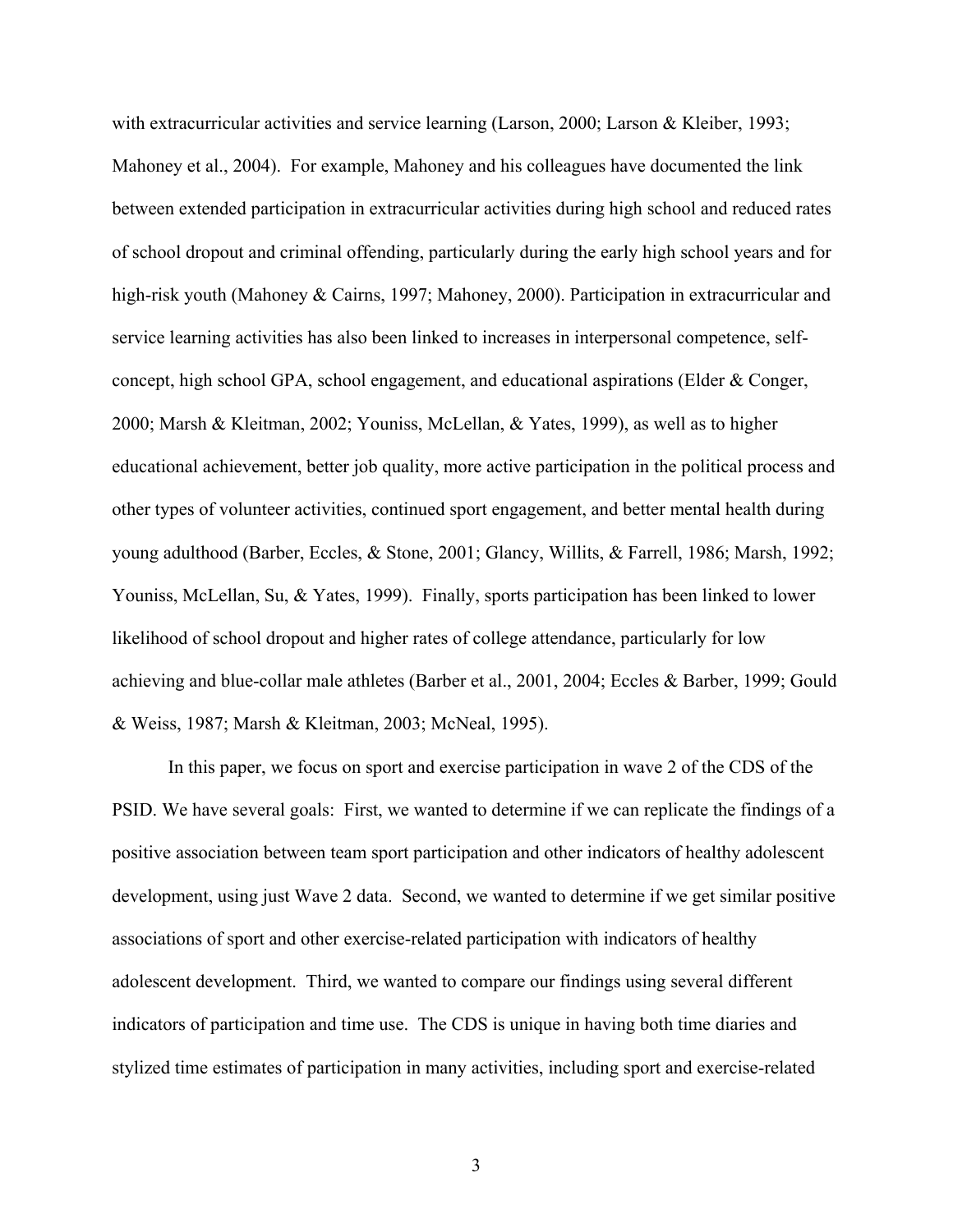activities. There are distinct advantages of both types of time use indicators. Time diaries are widely acknowledged to be the most reliable and valid indicators of time use for the days sampled. However, given that the time diaries were only collected for two days, it is likely that relatively infrequent or seasonal activities will be underestimated at the level of the individual using this approach. Stylized time indicators help correct this problem but they rely on memory and thus have all of the problems associated with recall data. We wanted to compare the patterns of association across both of these methods. As you will see, the patterns of findings are quite similar

In addition, both types of time estimates can be treated as either a dichotomous yes/no variable or a continuous assessment of actual time spent. We also wanted to compare the findings using these two different types of participation variables. As you will see, the patterns of association across these two indicators of participation within the time diaries and stylized questions are quite similar.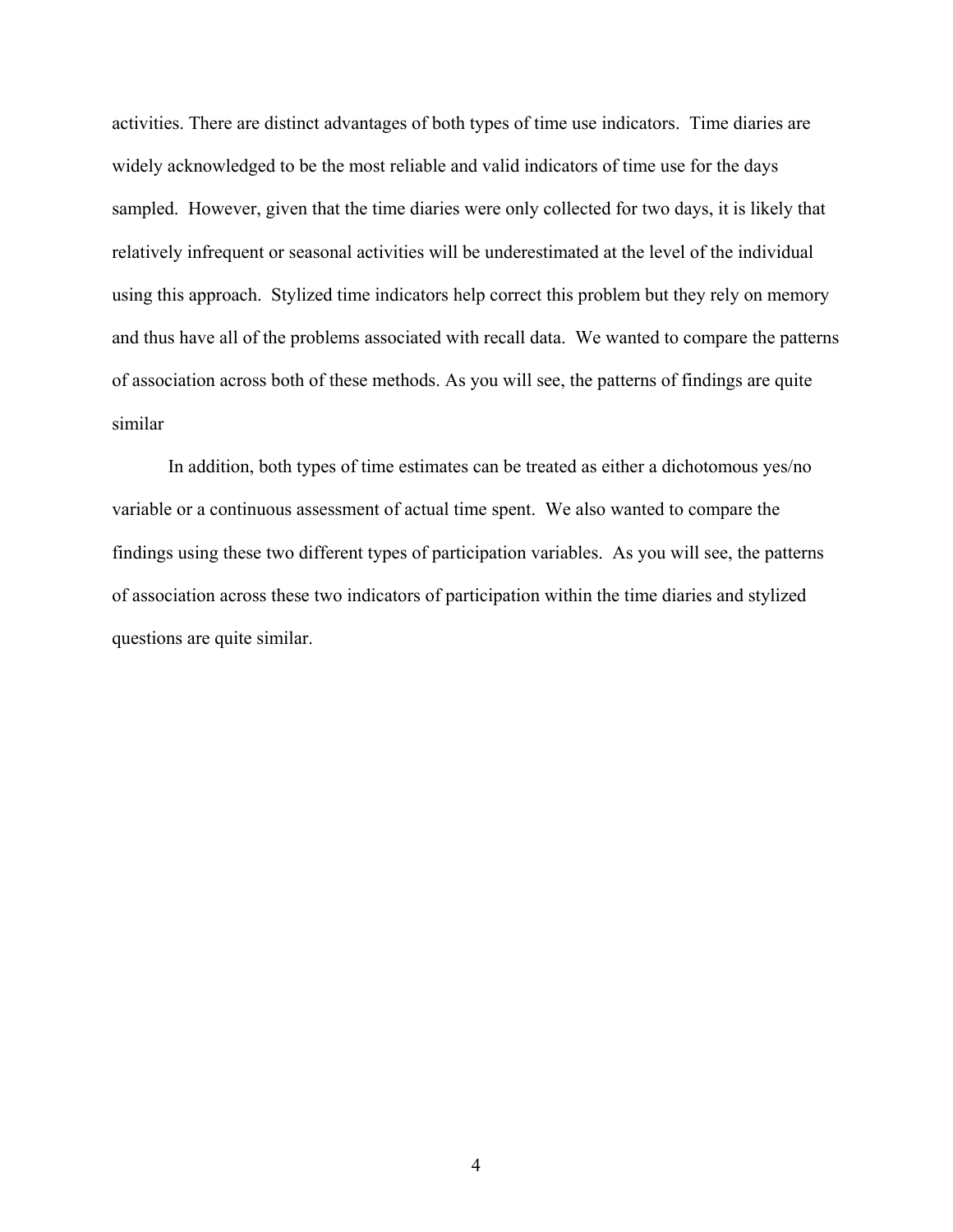## **METHODS AND ANALYTIC PLAN**

Data for this study are from the Child Development Supplement (CDS) of the Panel Study for Income Dynamics (PSID). The PSID began in 1968 as a nationally representative sample of 5,000 American families who were interviewed every year until 1997, after which data collection occurred biannually. Data collection since 1968 includes members from the original families that started their own households after leaving home. As such, the sample size has steadily increased since 1968. In 1997, the PSID added the CDS to address the lack of information on children. Thus, the objective of the CDS was to provide a nationally representative database on children and families to support studies of the effects of parental and community resources on child health and development. Families with children from ages 0-12 were identified and were sent a time diary (henceforward TD) that would supplement the interviews with the child's primary caregiver about each child (up to 2 kids per household). Two TDs were collected per child; one that was completed within three days of a designated weekday and the other within one week of a designated weekend day. The TDs were reviewed and edited by interviewers and codes were created for each activity recorded. A similar procedure was used in 2002 when the second wave of data were collected on these same families—the children now being between 6 and 18 years of age.

The current analysis was conducted among 1584 children ages 10 to 18 (781 males and 803 females) that completed time diaries and the stylized measures on sports participation during the 2002 data collection wave. We assess the link between sports participation and four indicators of adolescent development: 1) self-confidence 2) physical health, 3) negative behaviors, and 4) educational aspirations. We use both time dairies and stylized survey items on sports participation to estimate the following equation;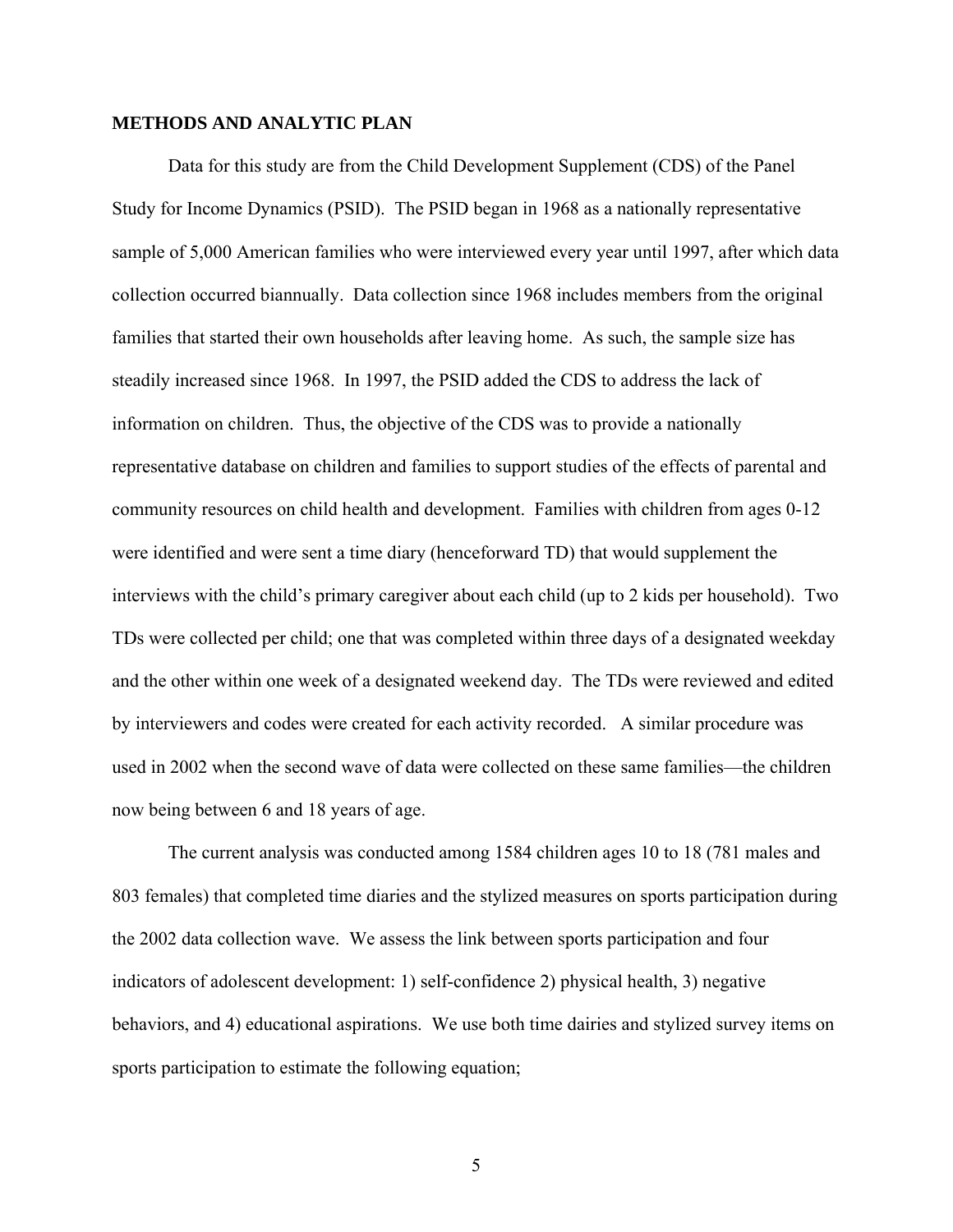Outcome =  $β_0 + β_1$  (Female) +  $β_2$  (Middle Adolescent) +  $β_3$  (Late Adolescent) +  $β_4$  (Sports) + e (1)

where *Female* is dichotomous measure of sex  $(1 =$  female and  $0 =$  male), *Middle* and *Late Adolescent* are dummy variables for children ages 13-15 and 16-18, respectively (early adolescent or children ages 10-12 are omitted), *Sports* is a measure of sports participation, and an error term. While  $\beta_1$  allows us to determine whether gender difference exist on the outcome,  $\beta_2$ and  $\beta_3$  allow us to assess how children in middle and late adolescence differ on the outcomes from children in early adolescence. We estimate equation 1 for sports measured as 1) a dichotomous variable  $(1 = \text{child participated and } 0 = \text{child did not participate})$  and 2) as time spent engaged in sports (henceforward the frequency measure). We also interact sports with 1) *female,* 2) *Middle Adolescent* and 3) *Late Adolescent* to determine whether the link between sports and the outcomes differs by gender and stage of development. As such, there are four models for each outcome. While Model 1 in the results estimates equation 1 using the dichotomous measure of sports, Model 2 includes the interaction terms with the dichotomous measure of sports. Models 3 and 4 repeat these analyses using the frequency measure of sports. Since we assess these models for both the time diary and stylized measures of sports, it is important to note that Models 1-4 in the results correspond to the equations that contain the time diary measures of sports and Models 1' to 4' correspond to the equations that contain the stylized measures of sports. Table 1 contains detailed description for the measures used in the current analysis.

## [Table 1 about here]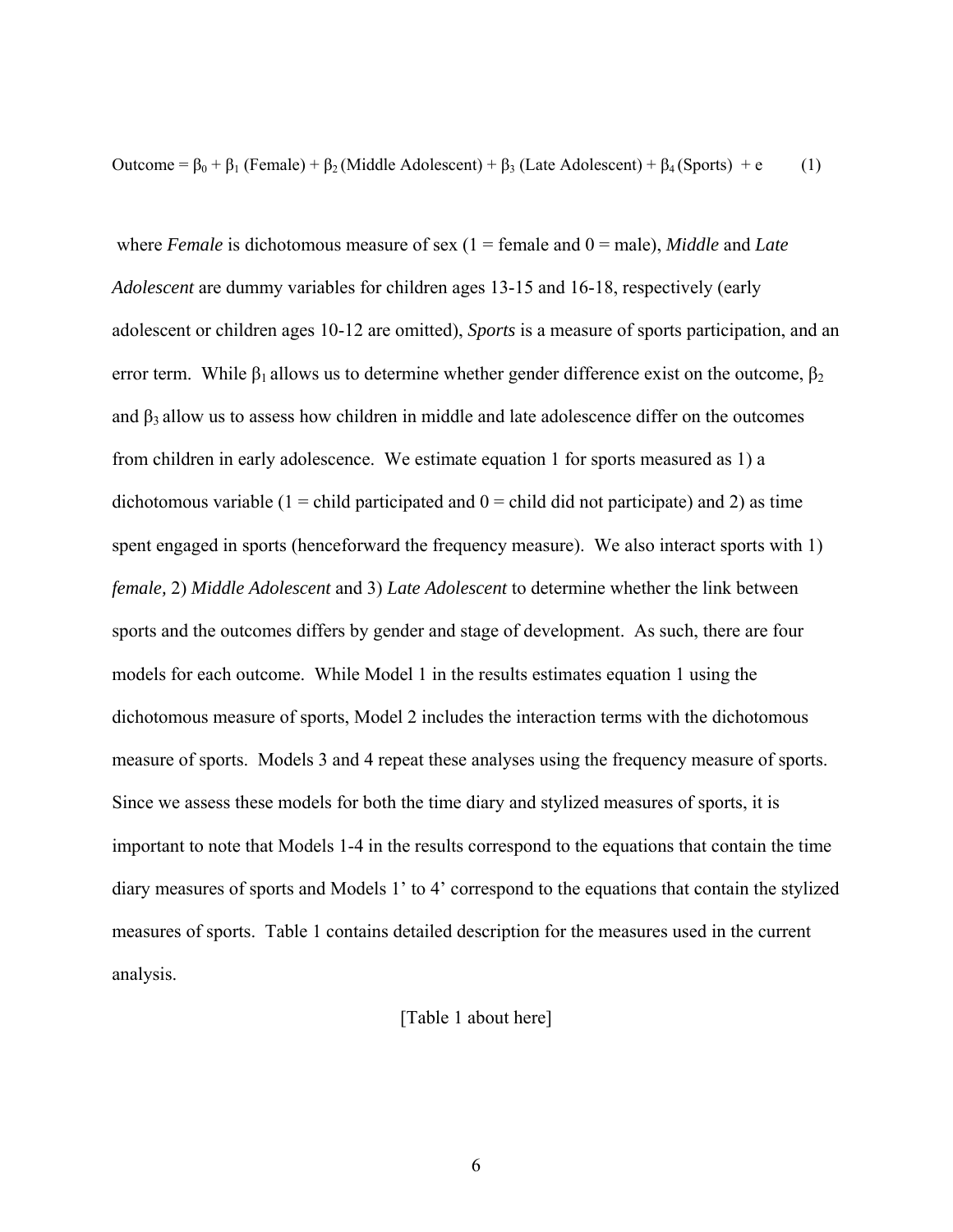Table 2 shows that whereas 14 percent of the total sample recorded spending time on sports in the time diaries, 41 percent reported doing so on the stylized measure of sports participation. Furthermore, of the 214 children that reported spending some time on sports in the time diaries, 192 (90%) also reported involvement in sports on the stylized survey items. However, this is only 23 percent of the total number of children that reported spending time on sports on the dichotomous stylized measure (846). Thus, it appears that the stylized measure captures sport involvement among a greater portion of the sample than the time diary sports measure ( $\chi^2$  = 131.10, *p* < .001).

## **RESULTS**

#### **Association between Sports Participation and Self-Confidence**

Table 3 contains the findings for the equations predicting self-confidence with the top panel predicting global self-worth and the bottom panel predicting social initiative. With regard to global self-worth, Models 1 and 1' show that children who report participating in sports have higher global self-worth than those who do not using both the time diary  $(b = .111$  in Model 1) and the stylized item ( $b = .137$  in Model 1') equations. Models 2 and 2' show that females benefit less than males from sports participation in both the time diary equation ( $b = -145$  in Model 2) and the stylized equation  $(b = -122$  in Model 2<sup>'</sup>). Also, sports participation leads to greater global self-worth for children in both middle adolescence (*b =* .317 in the TD equation in Model 2 and .105 in the stylized equation in Model 2') and late adolescence (*b =* .496 in the TD equation in Model 2 and .167 in the stylized equation in Model 2') than for children in early adolescence. The findings do not differ substantively when the frequency measures are used.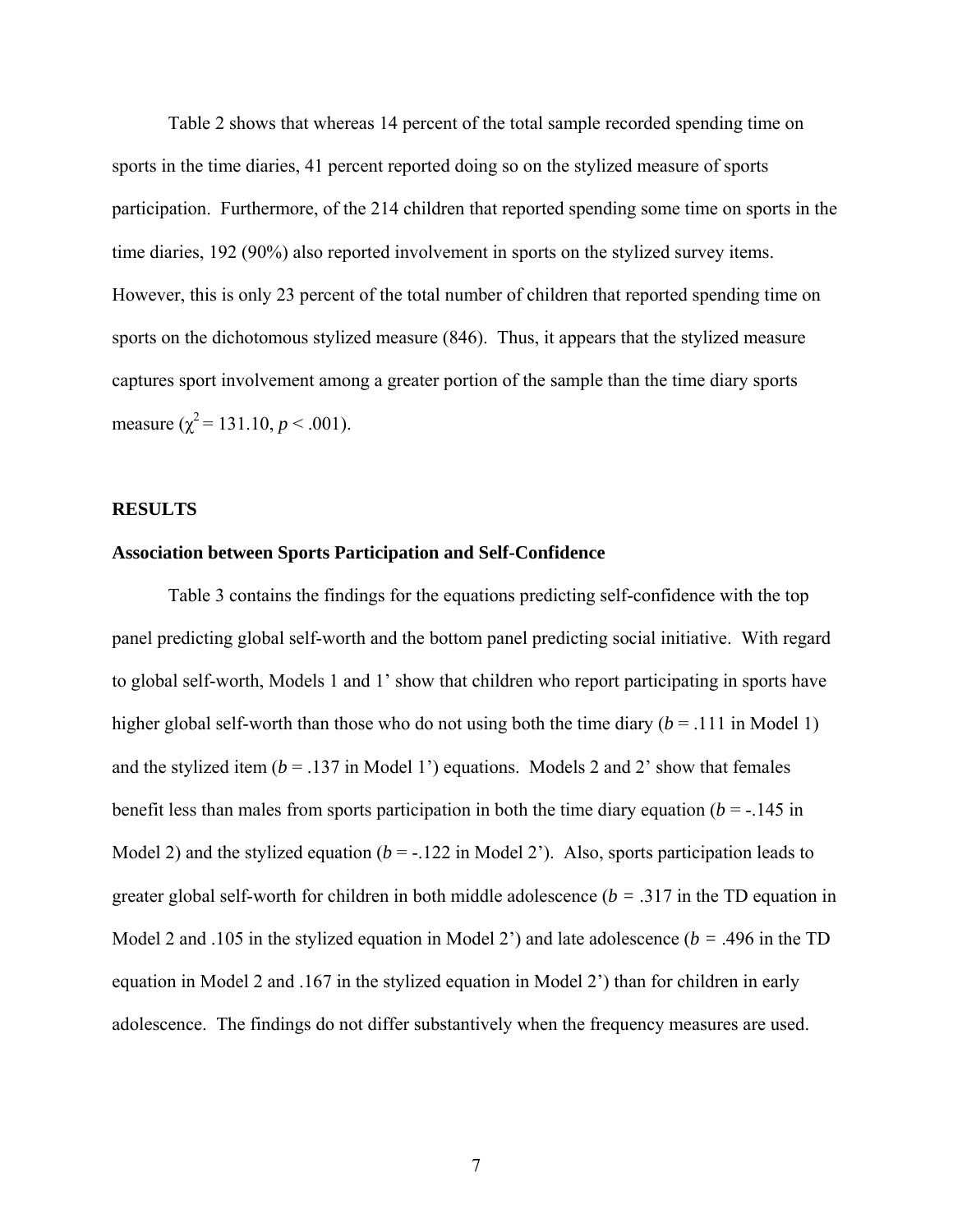The bottom panel of Table 3 shows that sports participation leads to increased social initiative  $(b = .401)$  for the TD equation in Model 1 and .443 for the stylized equation in Model 1'). The findings for both types of measures also show that females benefit more from sports participation than males (*b =* .333 for the TD measure in Model 2 and .173 for the stylized measure in Model 2'). Similarly, children in late adolescence benefit more from sports participation than their middle adolescent counterparts in both the TD equation (*b =* .599 in Model 2) and the stylized equation  $(b = .481$  in Model 2'). The findings do not differ substantively when the frequency measures are used with the exception of the interaction between female and the time diary frequency measure in Model 4, which is not significant.

[Table 3 about here]

## **Association between Sports Participation and Physical Health**

Table 4 contains the findings that assess the link between sports participation and physical health. The top panel of Table 4 shows that children who participate in sports have lower body mass index than those who do not regardless of how sports is measured (*b* = -.969 in Model 1 and  $-.031$  in Model 3 for the dichotomous and frequency time diary sports measures, respectively, and -.818 in Model 1' and -.192 in Model 3' for the dichotomous and frequency stylized sports measures, respectively). Similarly, the bottom panel of Table 4 show that children who participate in sports have higher self-reported health than those who do not on all measures of sports participation ( $b = 0.251$  in Model 1 and .023 in Model 3 for the dichotomous and frequency time diary sports measures, respectively, and .240 in Model 1' and .052 in Model 3' for the dichotomous and frequency stylized sports measures, respectively).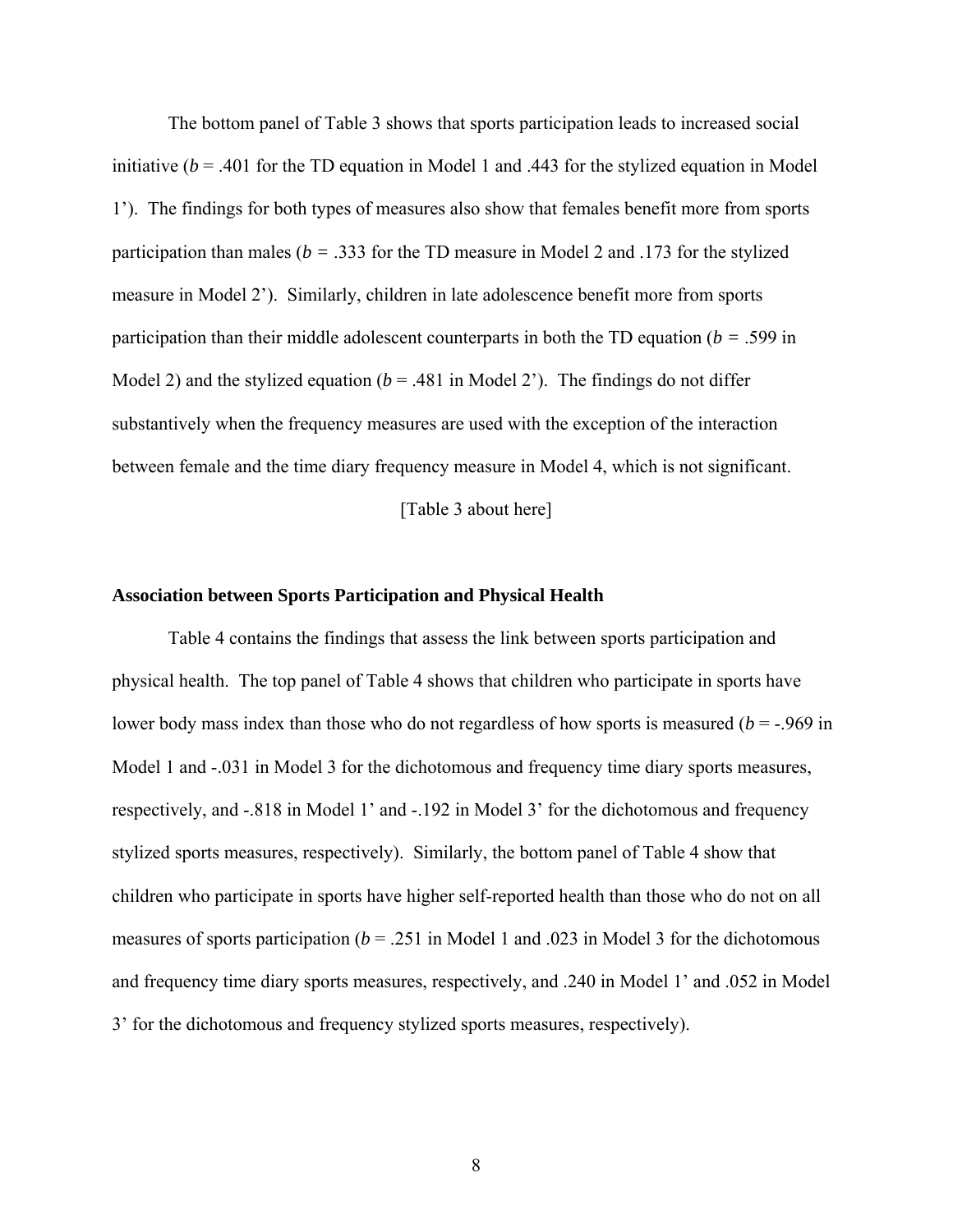Some differences emerge with regard to the interaction effects predicting body mass index. First, middle adolescent children in the dichotomous stylized equation are the only group for which the findings show greater declines in body mass index from sports participation  $(b = -1)$ .300 in Model 2'). While both dichotomous measures suggest that females experience smaller declines in body mass index than males ( $b = 0.377$  and .490 for the time diary and stylized measure, respectively), the dichotomous time diary measure shows no difference in the effect of sports participation between early adolescent and late adolescent children (the stylized measure does show a difference in the effect of sports for these groups in Model 2'). With regard to the frequency measures, while the findings indicate that females experience a smaller decline in body mass index the more time they spend engaged in sports ( $b = .040$  in Model 4 for the time diary measure and .075 in Model 4' for the stylized measure), the time diary and stylized measures differ in how they interact with the stage of development variables. Specifically, relative to early adolescent children, a difference exists in the effect of time engaged in sports and body mass index for middle adolescent children when the time diary measure is used (*b =* .069 in Model 4) and for late adolescent children when the stylized measure is used (*b =*.179 in Model 4<sup>'</sup>).

With regard to the interaction effects predicting self-reported health, the findings show that females benefit more from sports participation, though only for the dichotomous time diary sports measures ( $b = .102$  in Model 2). While both dichotomous sports measures suggest an increasing effect of sports participation during adolescence, the time diary frequency sports measure suggests a U-shaped relationship between stage of development and self-reported health when development is interacted with sports participation; relative to early adolescent children, the effect of time engaged in sports is lower for children in middle adolescence  $(b = -0.015)$  in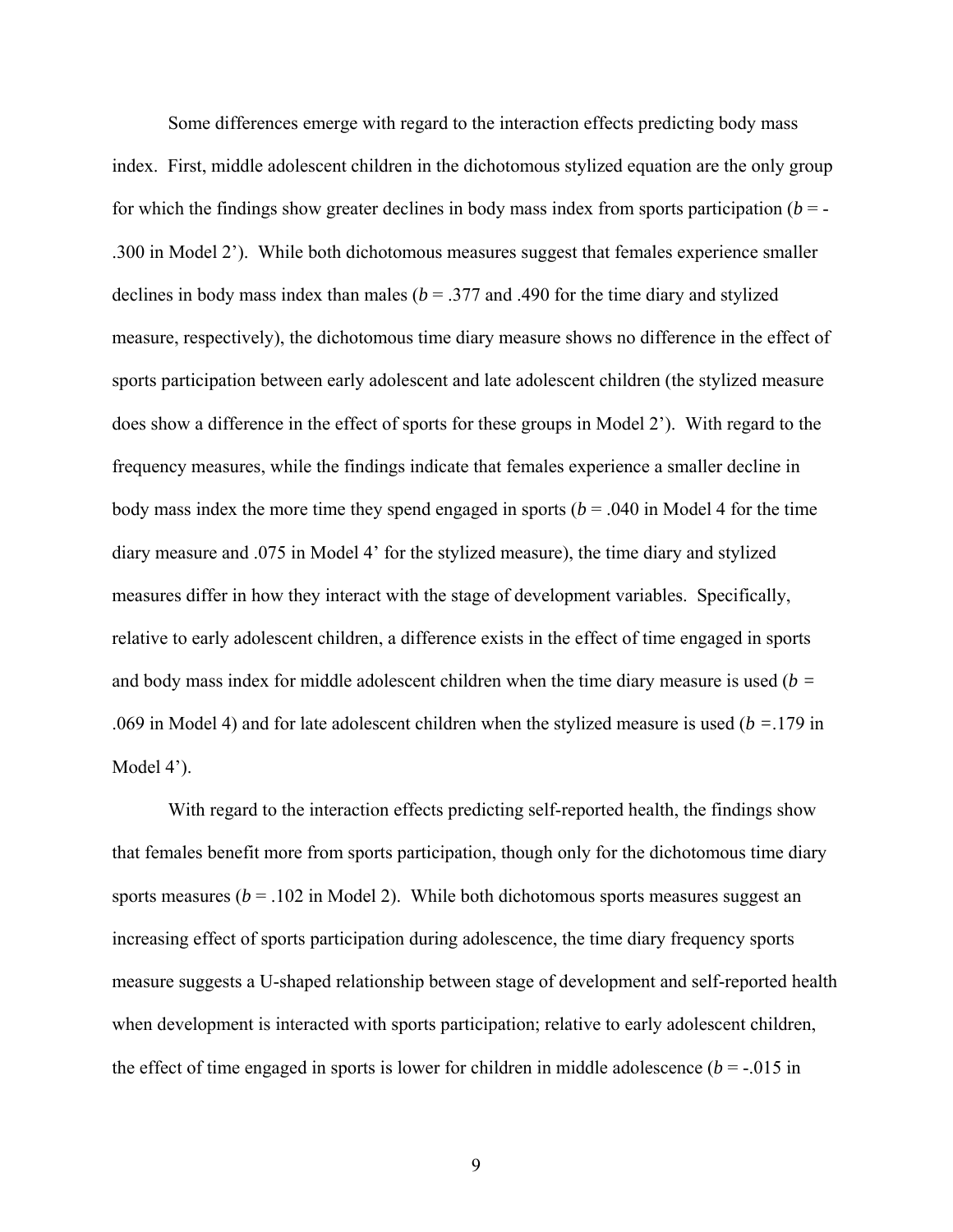Model 4) and higher for children in late adolescence  $(b = .012$  in Model 4). In contrast, the stylized frequency sports measures suggest an increasing effect of sports participation during adolescence.

[Table 4 about here]

## **Association between Sports Participation and Negative Behaviors**

Table 5 presents results that assess the association between sports participation and alcohol/marijuana use. Since both alcohol use and marijuana use are dichotomous variables (yes  $= 1$  and no  $= 0$ ), we provide both logit coefficients and odds ratios for each of the models in Table 5. Odds ratios represent the exponentiated logit coefficients. If the odds ratio for females is 1.5 for example, then their odds of having a "yes" response on the outcome is 50 percent greater than the odds of males. In contrast, an odds ratio of .755 for females indicates that they are only 75.5 percent as likely as males to have a response of "yes" on the outcome.

Table 5a predicts whether the respondents have ever used alcohol. The findings suggest that sports is not associated with the likelihood of having ever used alcohol (although the frequency time diary measure has a significant coefficient, the odds ratio is rather small). Also, all measures of sports suggest that females who engage in sports are more likely to report that they have used alcohol than males who engage in sports; sports participation seems to be a greater deterrent of alcohol use for boys than for girls. Similarly, all sports measures indicate that late adolescent youths who engage in sports are less likely to have used alcohol than their younger counterparts who engage in sports. This suggests that the children who engage in sports and do not use alcohol during middle adolescence are more likely to persist in sports into late adolescence than those who engage in sports and use alcohol during middle adolescence.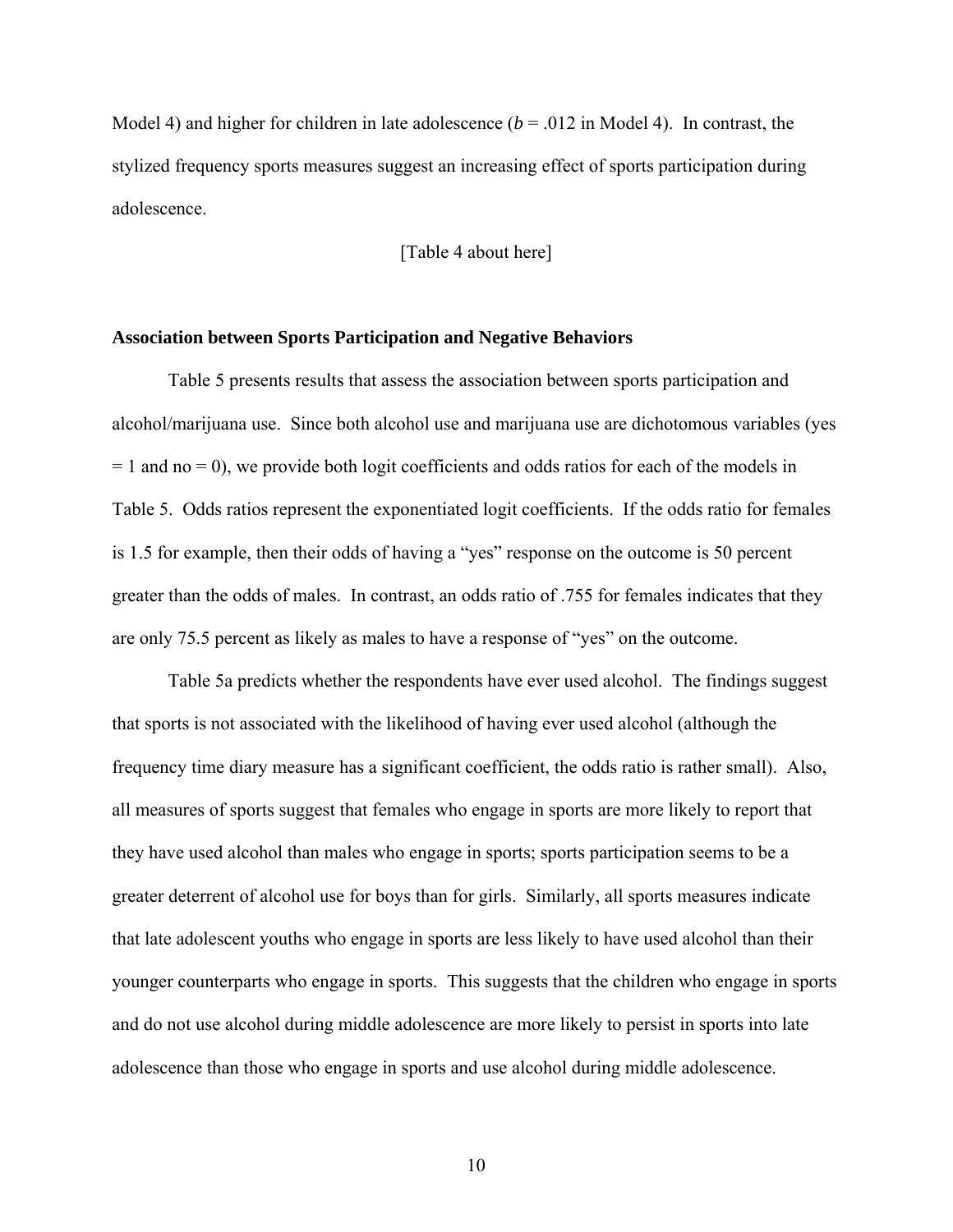## [Table 5a about here]

Table 5b predicts whether the respondents have ever used marijuana. The findings for all sports measures indicate that *sports* is negatively associated with the likelihood of having ever used marijuana. Also, similar to the previous analysis, all measures of sports suggest that females who engage in sports are more likely to report that they have used marijuana than males who engage in sports. Thus, sports participation seems to be a greater deterrent of both alcohol and marijuana use for boys than for girls. Finally, the findings show that late adolescent youths who engage in sports are more likely to have used marijuana than their younger counterparts who engage in sports (with the except of the dichotomous stylized measure in Model 2'). Thus, sports seem to be a greater deterrent of marijuana use for middle adolescent children than for late adolescent children.

[Table 5b about here]

## **Association between Sports Participation and Educational Aspiration**

The findings in Table 6 show that all sports measures have a positive association with educational aspirations. The magnitude of this association is smaller for females relative to males for the time diary frequency measure, however  $(b = -0.018)$ . Finally, while the stylized interaction models (i.e., Models 2' and 4') suggest no sex differences in the association between sports and educational aspiration, they indicate that the positive association between sports and educational aspiration is stronger for the late adolescent children relative to their middle adolescent counterparts.

[Table 6 about here]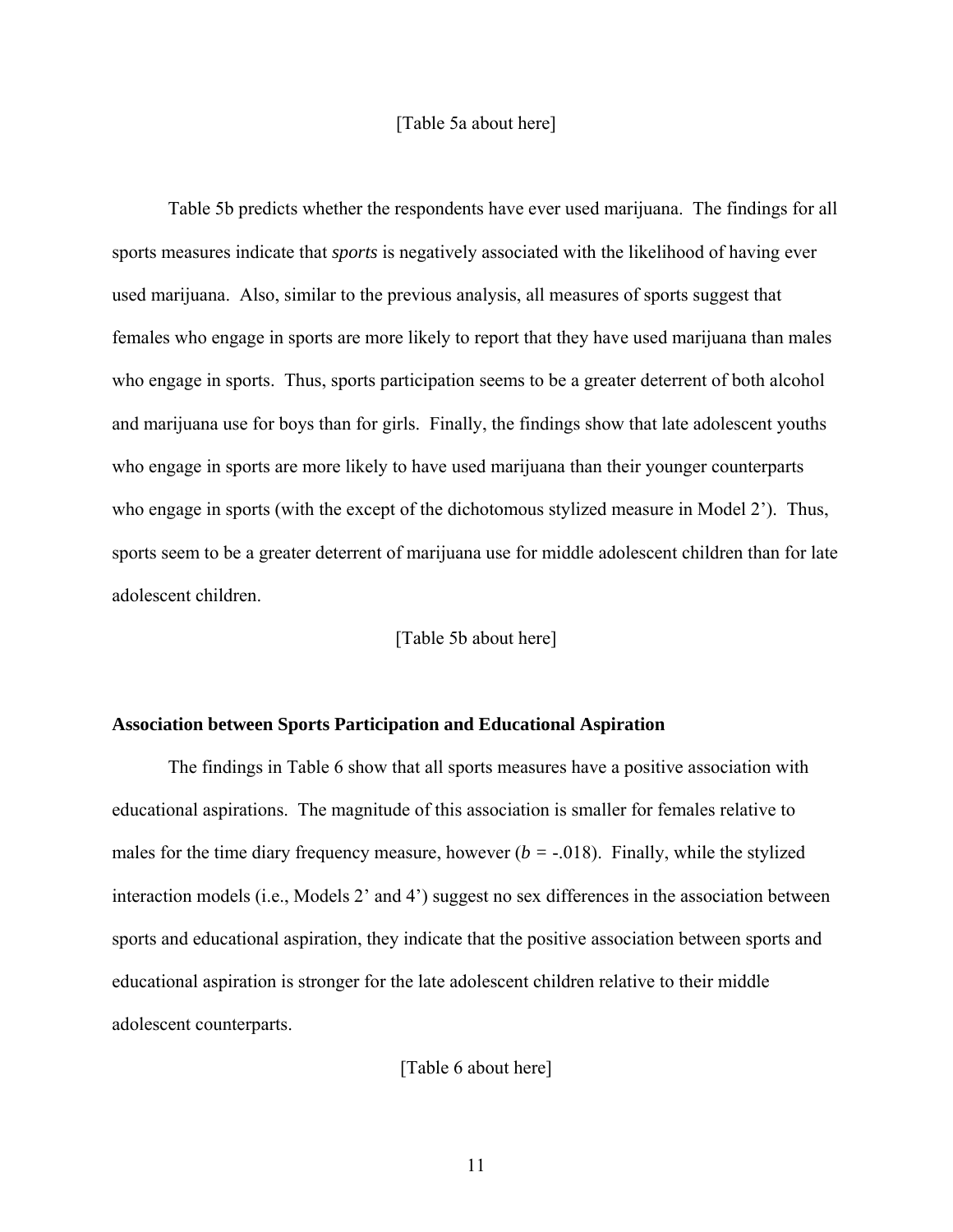## **Summary**

The findings show that both the time diary and stylized sports measures yield substantively similar results. In order to create greater ease in identifying the patterns, we present three figures that illustrate the size of the effects of the sports measures on the outcomes used in this study. While Figure 1 shows the patterns that exist with regard to the main effect of the sports measures, Figures 2 and 3 show the patterns with regard to the interaction effects. The primary pattern that emerges in Figures 1 and 2 is that the time diary and stylized measures do not contradict one another; the effects are always in the same direction. Figure 3 shows that there are only 2 cases in which a contradiction occurs between the time diary and stylized measures: the interaction between sports and middle adolescent predicting body mass index (Figure 3a in the top panel of Figure 3) and self-reported health (Figure 3b in the top panel of Figure 3).

> [Figure 1 about here] [Figure 2 about here] [Figure 3 about here]

## **CONCLUSION AND DISCUSSION**

Five major conclusions are supported by our findings. First, as has been shown in other studies, there is a positive association between participation in team sports and other indicators of positive adolescent development. At the main effect level, this hold true for all five of our indicators. Second, these main effects emerge for both the time diary and the stylized time question data. However, the effect sizes are typically larger for the stylized questions. Third, the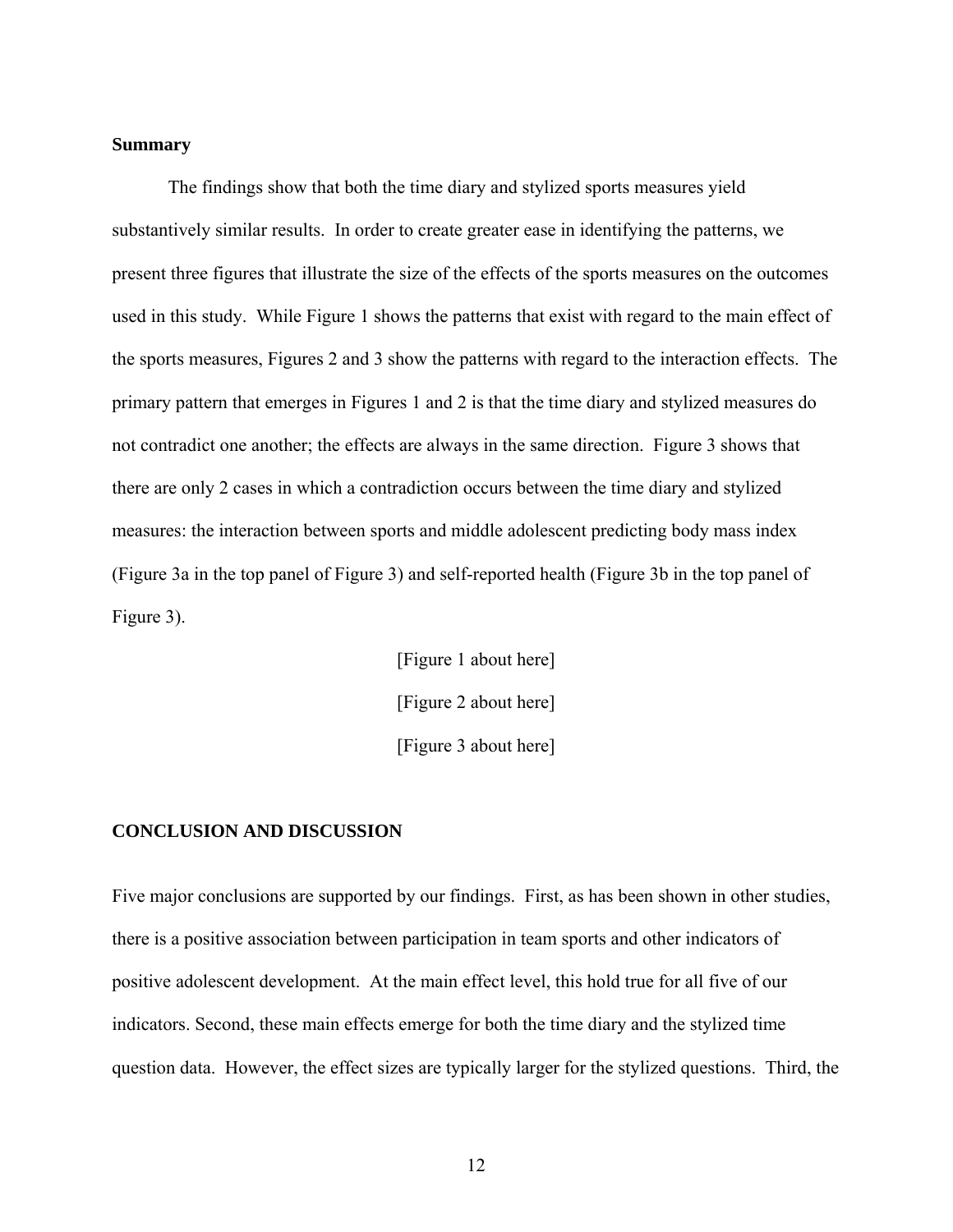number of youth identified as participating in team sports is substantially lower using the time diary method compared to the stylized questions. Furthermore, the percentage of adolescents participating in team sports from the stylized questions more closely approximates the percentage currently being estimated in other studies. Fourth, when gender differences emerge, the associations between sport participation and other indicators of healthy adolescent development are larger for males than for females; the one exception being social initiative for which the effect is greater for females than for males. Fifth, when age differences emerge, in general the associations are stronger for older youth than for younger youth.

As we noted in the introduction, many studies now document a positive association of team sport participation and other aspects of positive youth development. The CDS – II data essentially replicate this pattern of findings. In addition, while some other, older studies have found that alcohol use is higher amongst athletes than non-athletes, the CDS – II data show no such effect. What might these associations mean? It is widely argued that team sport participation influenced positive development on all of these types of indicators for the reasons outlined in our introduction (see Eccles et al., 2003, 2004). However, it is also quite possible that either selection factors or reverse causation explain these associations. Thus, we must be cautious in drawing any causal inferences from our findings. In the future, we plan to use Wave 1 data to help model these alternative explanations.

The lack of association with alcohol use may reflect historical changes in the use of alcohol in either the athlete or non-athlete populations. We have to do very careful comparative assessment across studies before we more fully explain this shift in significance across time.

Methodologically, it is good that the major findings, by and large, replicate across both types of measures and both dichotomous and continuous uses of these measures. These findings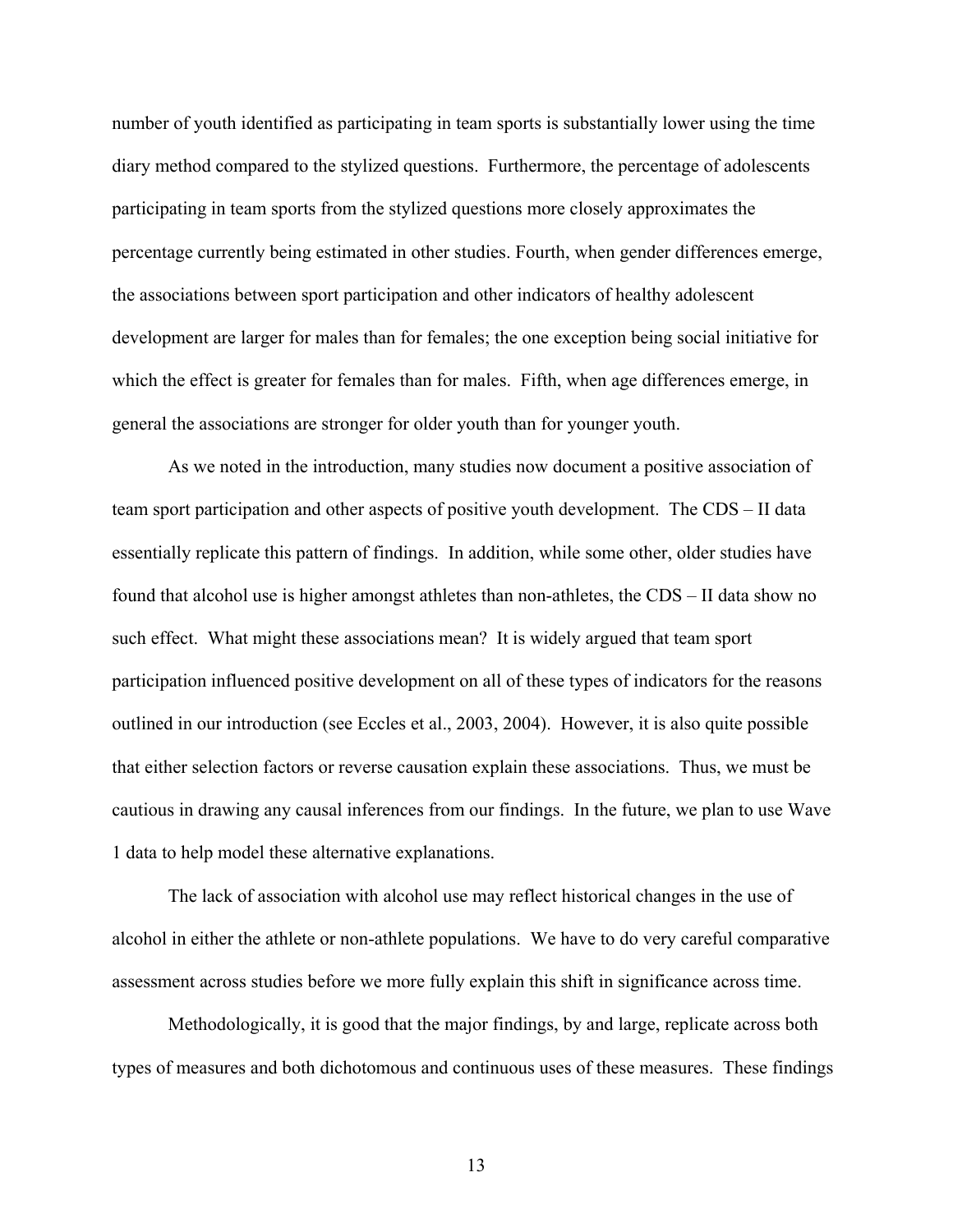suggest that either method will yield the expected significant relations – indicating good predictive validity for both methods. It should be noted, however, that the stylized frequency measure consistently yields the strongest coefficients. This could reflect the fact that the time diary identifies so few individual as team sport participants (214 versus 846 using the stylized questions). It is likely that team sports is one of those low frequency activities that are not well captured by two days of time diaries. Methodologically, this means that one should either gather stylized questions on specific low frequency experiences in conjunction with the time diaries or gather many more days of time diaries. The exact number of days is yet to be determined and is likely to vary depending on the type of activity one is concerned with measuring as reliably and validly as possible. For example, for something like team sport participation that can be quite seasonal, one would need to take time diary estimates for weeks during each of the four seasons. One would probably need more than two days per week as well.

Although the gender and age differences are quite interesting, interaction findings are less stable across measures and thus must be interpreted cautiously. With regard to Body Mass Index, girls benefit less from team sport participation than males, perhaps because there are stronger cultural norms regarding the importance of being thin for women than for men.

 The findings for alcohol use are particularly intriguing for two reasons: First, they are counter-intuitive in terms of both the sport effect and the fact that the mean levels do not differ between males and females. Second, this pattern is different from studies done in the 80s when being a member of sport team was associated with higher rates of alcohol use for males. Why should sports be more protective for the males than for the females against high rates of alcohol use and why are we finding historical differences? Eccles and her colleagues (2003) argued that the link between sports and drinking would depend on the peer culture associated with team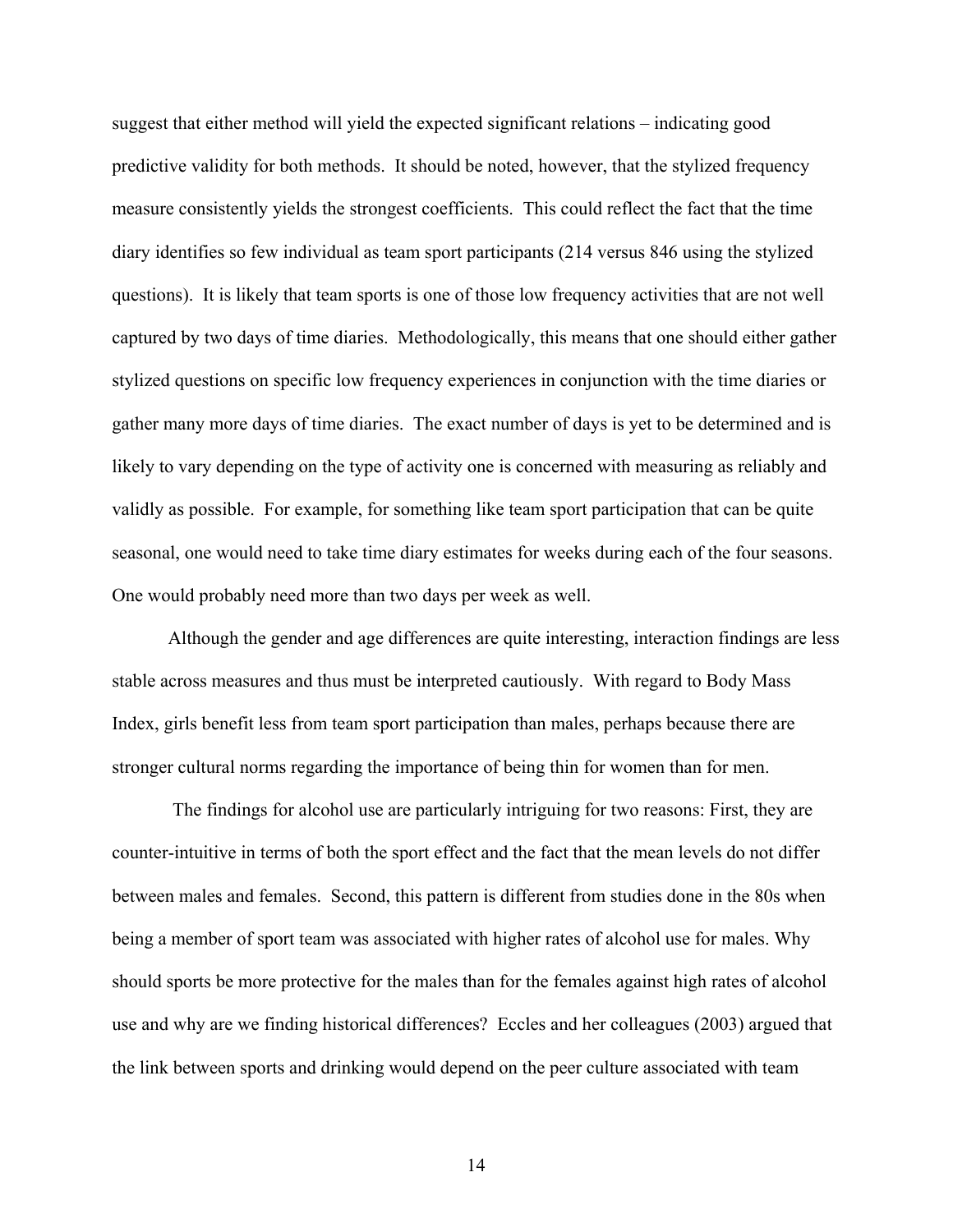sports and that this peer culture is likely to differ across schools, communities, and historical time. One possibility, then, is that female athletes today are being socialized into more maletyped behavior, like drinking alcohol, by their peer groups as a result of being involved in the world of athletics – a male-typed arena of activity. It is also possible that recent efforts to deal with teenage drinking have resulted in a less supportive attitude towards drinking alcohol amongst athletes than was true 10-20 years ago. In support of this suggestion, our finding that the benefits of team sport participation in terms of alcohol consumption are largest for the oldest cohort as noted earlier.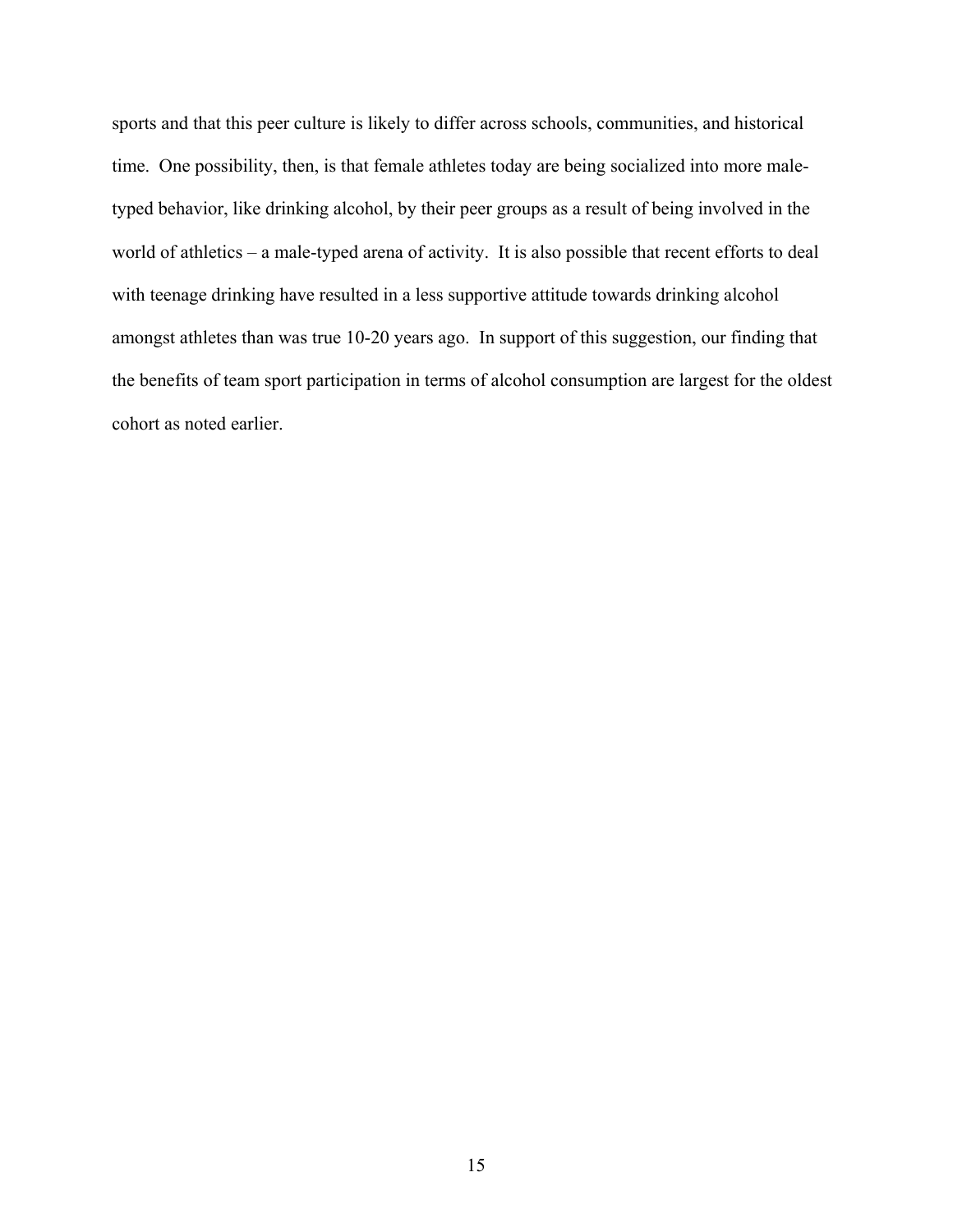## **References**

- Barber, B. L., Eccles, J. S, & Stone, M. R. (2001). Whatever happened to the "Jock", the "Brain", and the "Princess"?: Young adult pathways linked to adolescent activity involvement and social identity. *Journal of Adolescent Research, 16*, 429-455.
- Barber, B. L., Stone, M. R., Hunt, J. & Eccles, J. S. (2004). How do activities link to benefits: Identity and peer work synergy. In J. L. Mahoney, J. S. Eccles & R. W. Larson (Eds.) *Organized Activities as Contexts of Development: Extracurricular activities, after-school and community programs.* Lawrence Erlbaum and Associates, Publishers.
- Eccles, J. S., & Barber, B. L. (1999). Student council, volunteering, basketball, or marching band: What kind of extracurricular involvement matters? *Journal of Adolescent Research, 14*, 10-43.
- Eccles, J.S., Barber, B. L., Stone, M., & Hunt, J. (2003). Extracurricular Activities and Adolescent Development. Journal of Social Issues, 59, 865-889.
- Eccles, J. S., & Gootman, J. A. (Eds.). (2002). *Community programs to promote youth development*. Washington, DC: National Academy Press.
- Eccles, J.S. & Templeton, J. (2002) Extracurricular and Other After-School Activities for Youth. *Review of Research in Education*, 26, 113-180.
- Eckert, P (1989*). Jocks and burnouts: Social categories and identity in the high school.* New York: Teacher College Press.
- Fine, G. A. (1987). *With the boys: Little league baseball and preadolescent culture.* Chicago: University of Chicago Press.
- Glancy, M., Willits, F. K., & Farrell, P. (1986). Adolescent activities and adult success and happiness: Twenty-four years later. *Sociology and Social Research, 70*, 242-250.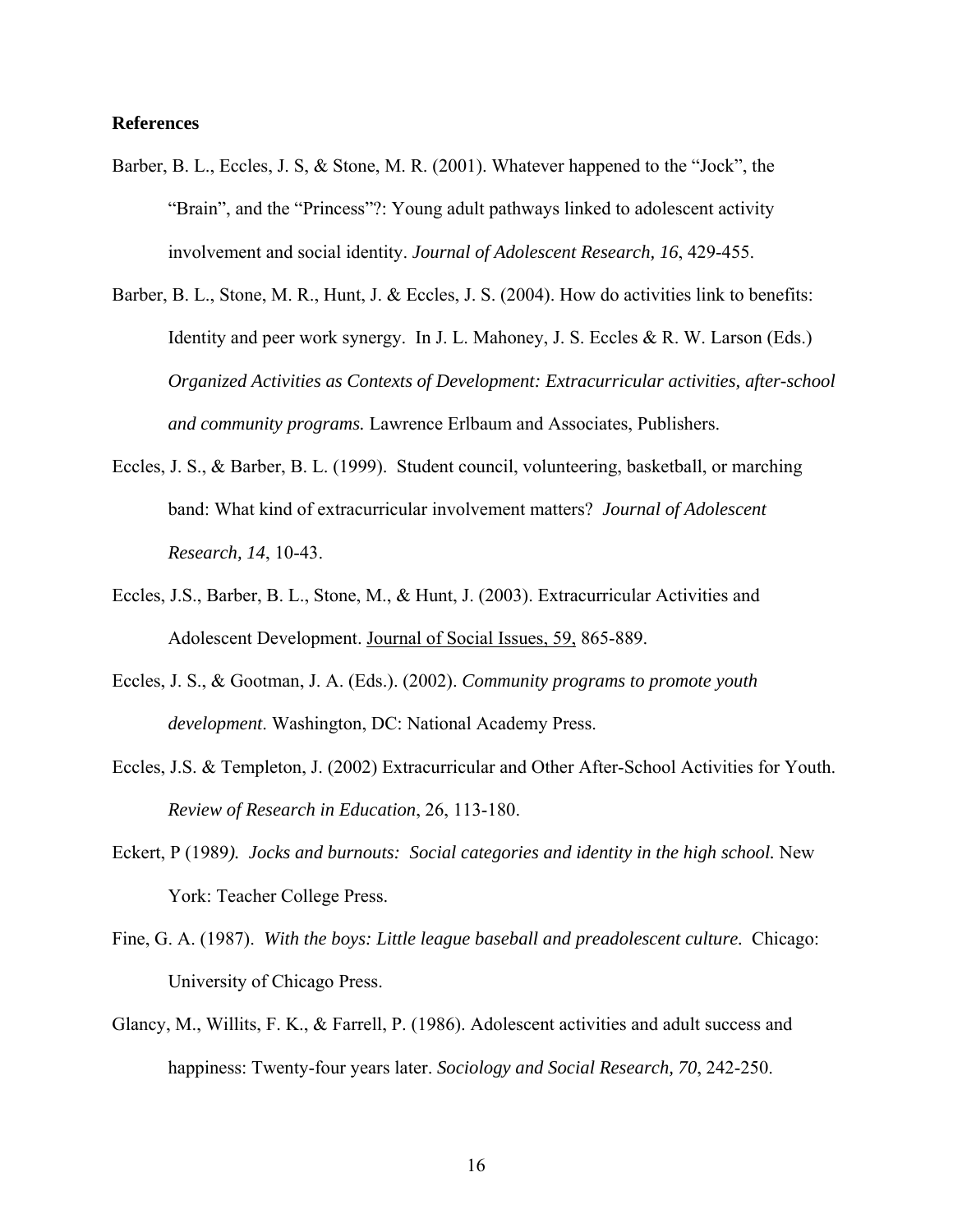- Gould, D., & Weiss, M. R. (Eds.). (1987). *Advances in pediatric sport sciences, Vol. 2: Behavioral issues*: Champaign, IL: Human Kinetics.
- Landers, D., & Landers, D. (1978). Socialization via interscholastic athletics, its effect on delinquency. *Sociology of Education, 51*, 299-301.
- Larson, R. W. (2000). Toward a psychology of positive youth development. *American Psychologist, 55*(1), 170-183.
- Larson, R., & Kleiber, D. (1993). Daily experience of adolescents, *Handbook of clinical research and practice with adolescents* (pp. 125-145 Wiley series on personality processes.). New York, NY: John Wiley & Camp.
- Larson, R. W., & Verma, S. (1999). How children and adolescents spend time across the world: Work, play, and developmental opportunities. *Psychological Bulletin, 125*(6), 701-736.
- Lerner, R. M., & Galambos, N. L. (1998). Adolescent development: Challenges and opportunities for research, programs, and policies. *Annual Review of Psychology, Vol*, 413-446.
- Mahoney, J. L. (2000). School extracurricular activity participation as a moderator in the development of antisocial patterns. *Child Development, 71*(2), 502-516.
- Mahoney, J. L., & Cairns, R. B. (1997). Do extracurricular activities protect against early school dropout? *Developmental Psychology, 33*(2), 241-253.
- Mahoney, J.L., Larson, R.W. & Eccles, J.S., (Eds.) (2004). *Organized Activities as Contexts of Development: Extracurricular activities, after-school and community programs.* Lawrence Erlbaum and Associates, Publishers.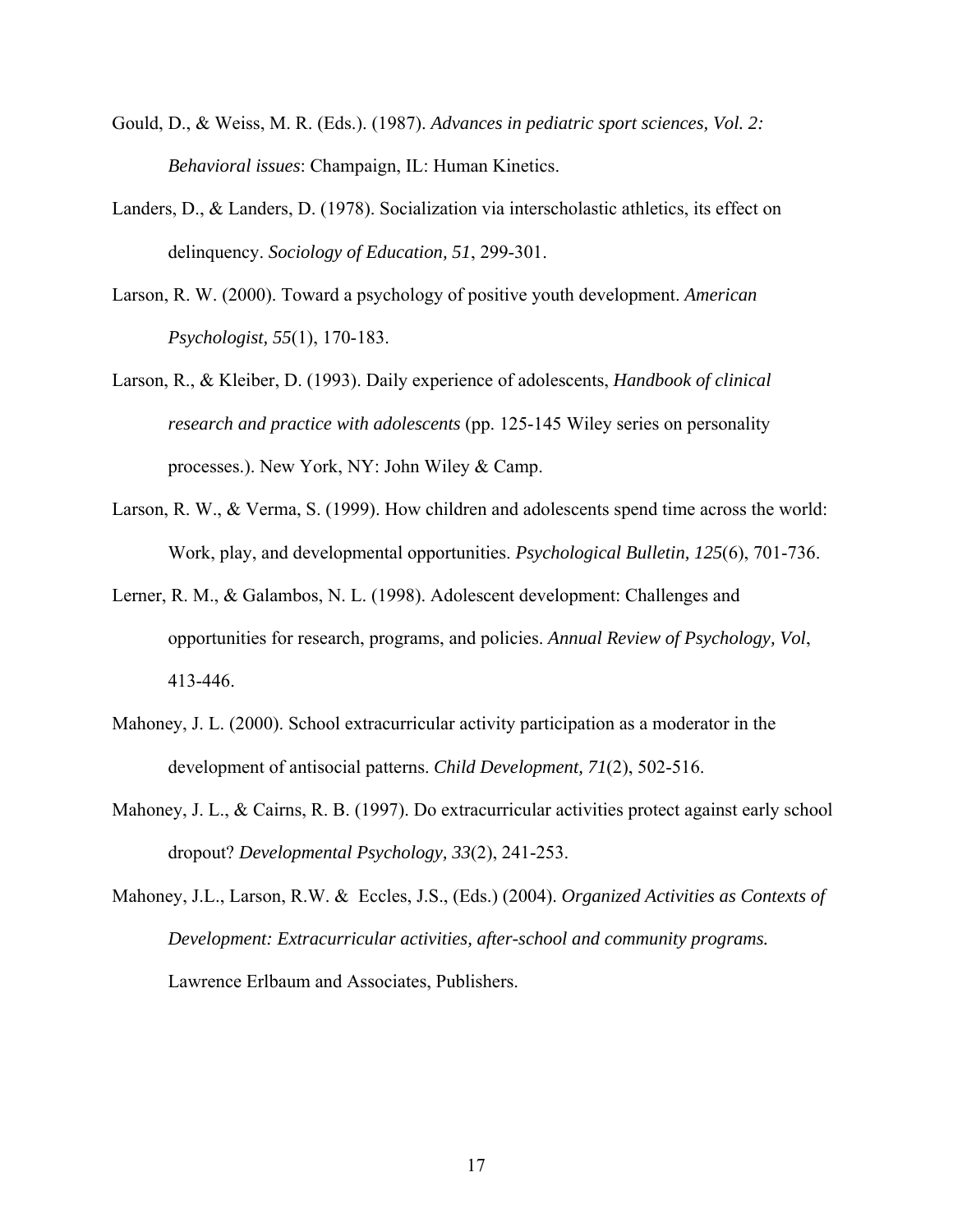- Marsh, H. W. (1992). Extracurricular activities: Beneficial extension of the traditional curriculum or subversion of academic goals? *Journal of Educational Psychology, 84*(4), 553-562.
- Marsh, H. & Kleitman, S. (2002). Extracurricular school activities: The good, the bad, and the nonlinear. *Harvard Educational Review, 72(4),* 464-514.
- Marsh, H. W., & Kleitman, S. (2003). School athletic participation: Mostly gain with little pain. *Journal of Sport and Exercise Psychology*, *25*, 205-228.
- McNeal, R. B. (1995). Extracurricular activities and high school dropouts. *Sociology of Education, 68*, 62-81.
- Osgood, D.W., Anderson, A.L. & Shaffer, J.N. (2004). Unstructured leisure in the after-school hours. . In J. L. Mahoney, J. S. Eccles & R. W. Larson (Eds.) *Organized Activities as Contexts of Development: Extracurricular activities, after-school and community programs.* Lawrence Erlbaum and Associates, Publishers.
- Pedersen, S., & Seidman, E. (2004) Extracurricular participation among low-income urban adolescents. In J. L. Mahoney, J. S. Eccles & R. W. Larson (Eds.) *Organized Activities as Contexts of Development: Extracurricular activities, after-school and community programs.* Lawrence Erlbaum and Associates, Publishers.
- Pittman, K., Tolman, J., & Yohalem, N. (2004). Developing a comprehensive agenda for the out-of-school hours: Lessons and challenges across cities. In J. L. Mahoney, J. S. Eccles & R. W. Larson (Eds.) *Organized Activities as Contexts of Development: Extracurricular activities, after-school and community programs.* Lawrence Erlbaum and Associates, Publishers.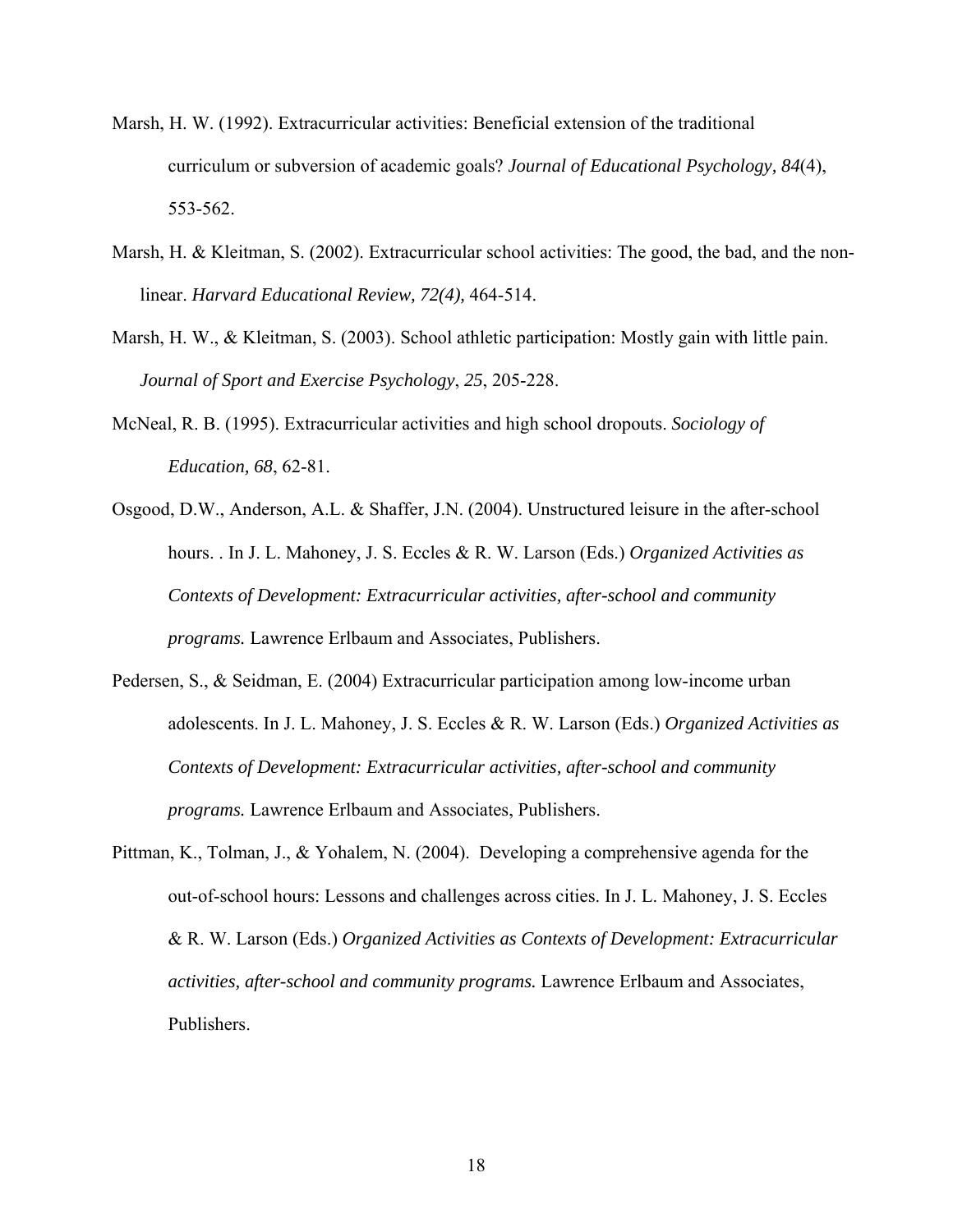- Rehberg, R. A. (1969). Behavioral and attitudinal consequences of high school interscholastic sports: A speculative consideration: Adolescence, 4, 69-88.
- Roberts, G. C., & Treasure, D. C. (1992). Children in sport. *Sport Science Review, 1*(2), 46-64.
- Smoll, F. L., Smith, R. E., Barnett, N. P., & Everett, J. J. (1993). Enhancement of children's selfesteem through social support training for youth sport coaches. *Journal of Applied Psychology, 78*(4), 602-610.
- Stattin, H., Kerr, M., Mahoney, J., Persson, A., & Magnusson, D. (2004). Explaining Why a Leisure Context is Bad For Some Girls and Not For Others. In J. L. Mahoney, J. S. Eccles & R. W. Larson (Eds.) *Organized Activities as Contexts of Development: Extracurricular activities, after-school and community programs.* Lawrence Erlbaum and Associates, Publishers.
- Youniss, J., & Yates, M. (1997). *Community service and social responsibility in youth*. Chicago: University of Chicago Press.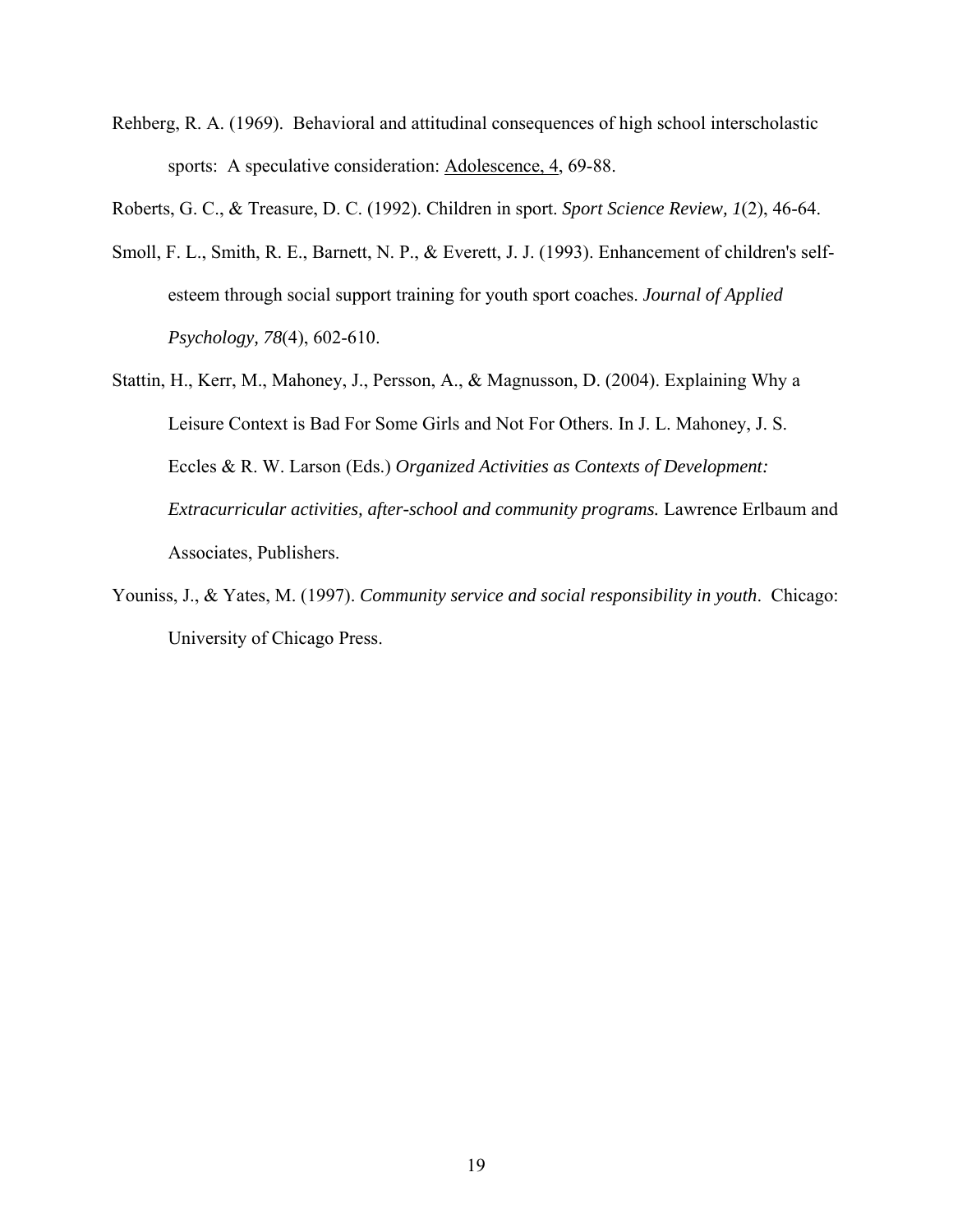| Variable Name                                 | Description                                                                                                                                                                                                                                                                                                                                   | Metric                                                                   | Means (SD)<br>Females | Males           | Alpha |
|-----------------------------------------------|-----------------------------------------------------------------------------------------------------------------------------------------------------------------------------------------------------------------------------------------------------------------------------------------------------------------------------------------------|--------------------------------------------------------------------------|-----------------------|-----------------|-------|
|                                               | Sports: Time Diaries, includes meets/games/practices for team-based sports.                                                                                                                                                                                                                                                                   |                                                                          |                       |                 |       |
| a) Sports                                     | Participated in Sporting activity.                                                                                                                                                                                                                                                                                                            | $0$ = Reported zero time in sports<br>$1 =$ Reported some time in sports | .13<br>(.34)          | .17<br>(.38)    |       |
| b) Sports                                     | Hours engaged in sports during a week<br>estimated as: (sum of weekday minutes<br>$x$ 5 and weekend day minutes $x$ 2)/60.                                                                                                                                                                                                                    | $Low = 0$<br>$High = 38.33$                                              | 1.47<br>(4.54)        | 1.58<br>(4.06)  |       |
| <b>Sports: Stylized Measures</b><br>a) Sports | Were you a member of any athletic or<br>sports teams in the last 12 months?                                                                                                                                                                                                                                                                   | $0 = No$<br>$1 = Yes$                                                    | .50<br>(.50)          | .57<br>(.50)    |       |
| b) Sports                                     | How often youth spent time on athletic<br>sports teams at school during the last 12<br>months.                                                                                                                                                                                                                                                | $1 =$ Less than once a month<br>$6$ = Everyday while program<br>lasted   | 2.27<br>(2.51)        | 2.58<br>(2.53)  |       |
| <b>Outcomes</b>                               |                                                                                                                                                                                                                                                                                                                                               |                                                                          |                       |                 |       |
| 1) Self-Confidence <sup>a</sup>               |                                                                                                                                                                                                                                                                                                                                               |                                                                          |                       |                 |       |
| Global Self-<br>Worth                         | (a) Overall, I have a lot to be proud of; (b) I<br>can do things as well as most people; (c) A lot<br>Of things about me are good; (d) I'm as good<br>As most other people; (e) Other people think<br>I am a good person; (f) When I do something,<br>I do it well.                                                                           | $1 =$ Never<br>$5 =$ Always                                              | 4.06<br>(.64)         | 4.00<br>(.63)   | .806  |
| Social<br>Initiative                          | (a) I had conversations with adults (like teachers<br>staff) at the school; (b) I talked to teachers and<br>other adults about things other than class; (c) I<br>asked questions in class when I didn't under-<br>stand the material; (d) I joined in class discus-<br>sions; (e) I was comfortable joking with teachers<br>and other adults. | $1 =$ Never<br>$6$ = Everyday                                            | 3.57<br>(1.32)        | 3.68<br>(1.27)  | .816  |
| 2) Physical Health                            |                                                                                                                                                                                                                                                                                                                                               |                                                                          |                       |                 |       |
| <b>Body Mass</b><br>Index                     | (Weight in pounds / height in inches <sup>2</sup> ) * 703                                                                                                                                                                                                                                                                                     | $Low = 10$<br>$High = 60$                                                | 22.39<br>(5.60)       | 22.58<br>(5.73) |       |
| Self-Reported<br>Health                       | Regarding youth's overall health: In general, how<br>is your health.                                                                                                                                                                                                                                                                          | $1 = Poor$<br>$5 =$ Excellent                                            | 3.83<br>(.94)         | 4.01<br>(.87)   |       |
| 3) Negative Behaviors                         |                                                                                                                                                                                                                                                                                                                                               |                                                                          |                       |                 |       |
| Alcohol Use                                   | Have you had a drink of beer, wine, or liquor-<br>not just a sip or a taste of someone else's drink-<br>more than 2 or 3 times in your life?                                                                                                                                                                                                  | $0 = No$<br>$1 = Yes$                                                    | .47<br>(.50)          | .50<br>(.50)    |       |
| Drug Use                                      | Have you ever tried marijuana?                                                                                                                                                                                                                                                                                                                | $0 = No$<br>$1 = Yes$                                                    | .25<br>(.43)          | .23<br>(.42)    |       |

## **TABLE 1. Means, Standard Deviations, and Descriptions for Variables Used in the Analysis: MADICS 1996**

 *Table 1 continued on next page*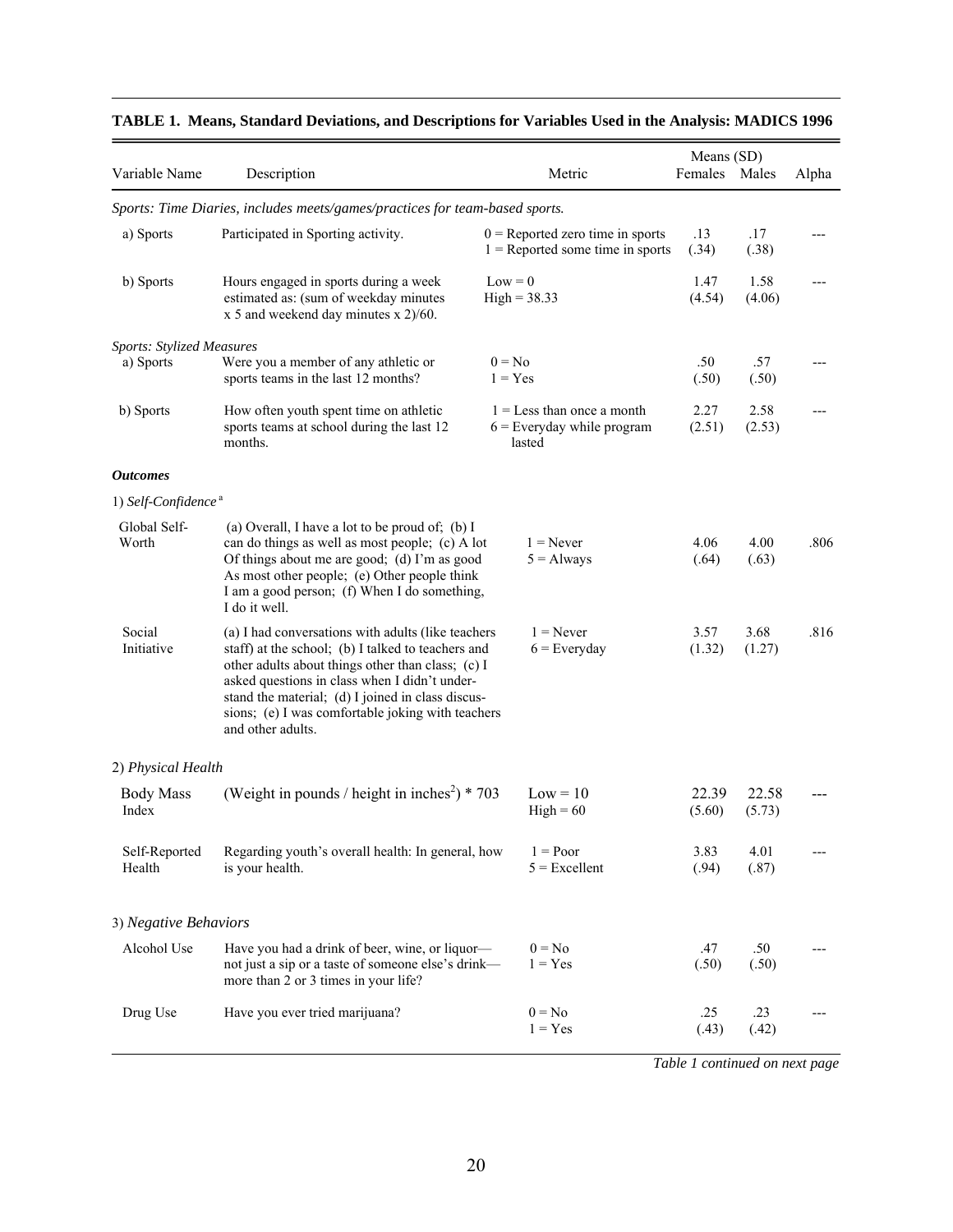*(TABLE 1 Continued)*

| Variable Name             | Description                             | Metric                                   | Means (SD)<br>Females Males |                | Alpha |
|---------------------------|-----------------------------------------|------------------------------------------|-----------------------------|----------------|-------|
| 4) Educational Outcome    |                                         |                                          |                             |                |       |
| Educational<br>Aspiration | How far would you like to go in school? | $1 = < H.S.$<br>$7 = 24$ vr Coll. Degree | 5.63<br>(1.55)              | 5.29<br>(1.77) |       |

## **Note:**

<sup>a</sup> Responses to these items a in reference to the past month.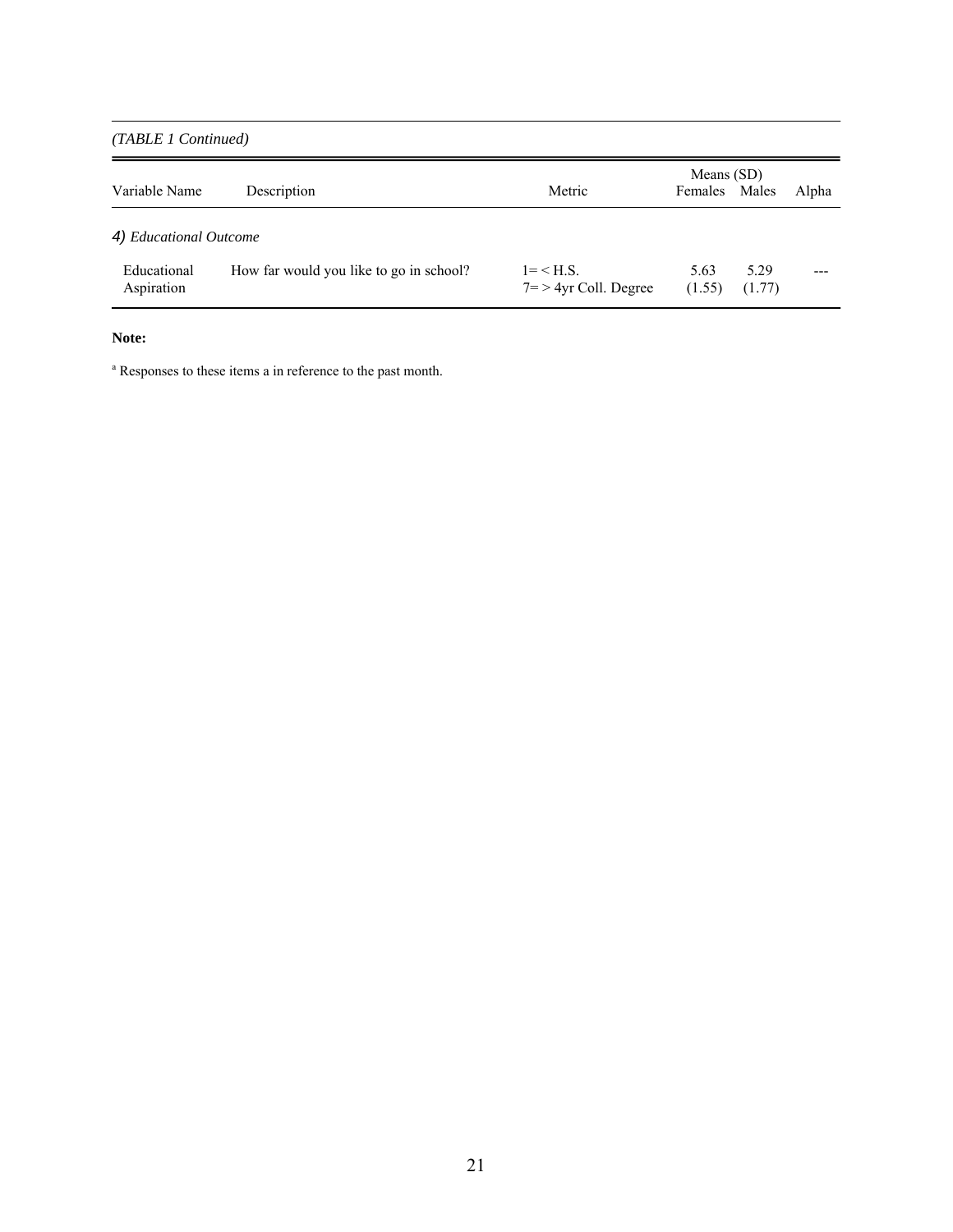|            | $\frac{1}{2}$                   |     |     |       |  |  |  |  |  |  |  |
|------------|---------------------------------|-----|-----|-------|--|--|--|--|--|--|--|
|            | <b>Stylized Measure</b>         |     |     |       |  |  |  |  |  |  |  |
|            |                                 | Yes | No  | Total |  |  |  |  |  |  |  |
|            | Yes                             | 192 | 22  | 214   |  |  |  |  |  |  |  |
| Time Diary | No                              | 654 | 716 | 1370  |  |  |  |  |  |  |  |
|            | Total                           | 846 | 738 | 1584  |  |  |  |  |  |  |  |
|            | Chi-Square = 131.10, $p < .001$ |     |     |       |  |  |  |  |  |  |  |

| Table 2. Crosstabs of the Stylized Sports Measure and |
|-------------------------------------------------------|
| the Time Diary Sports Measure                         |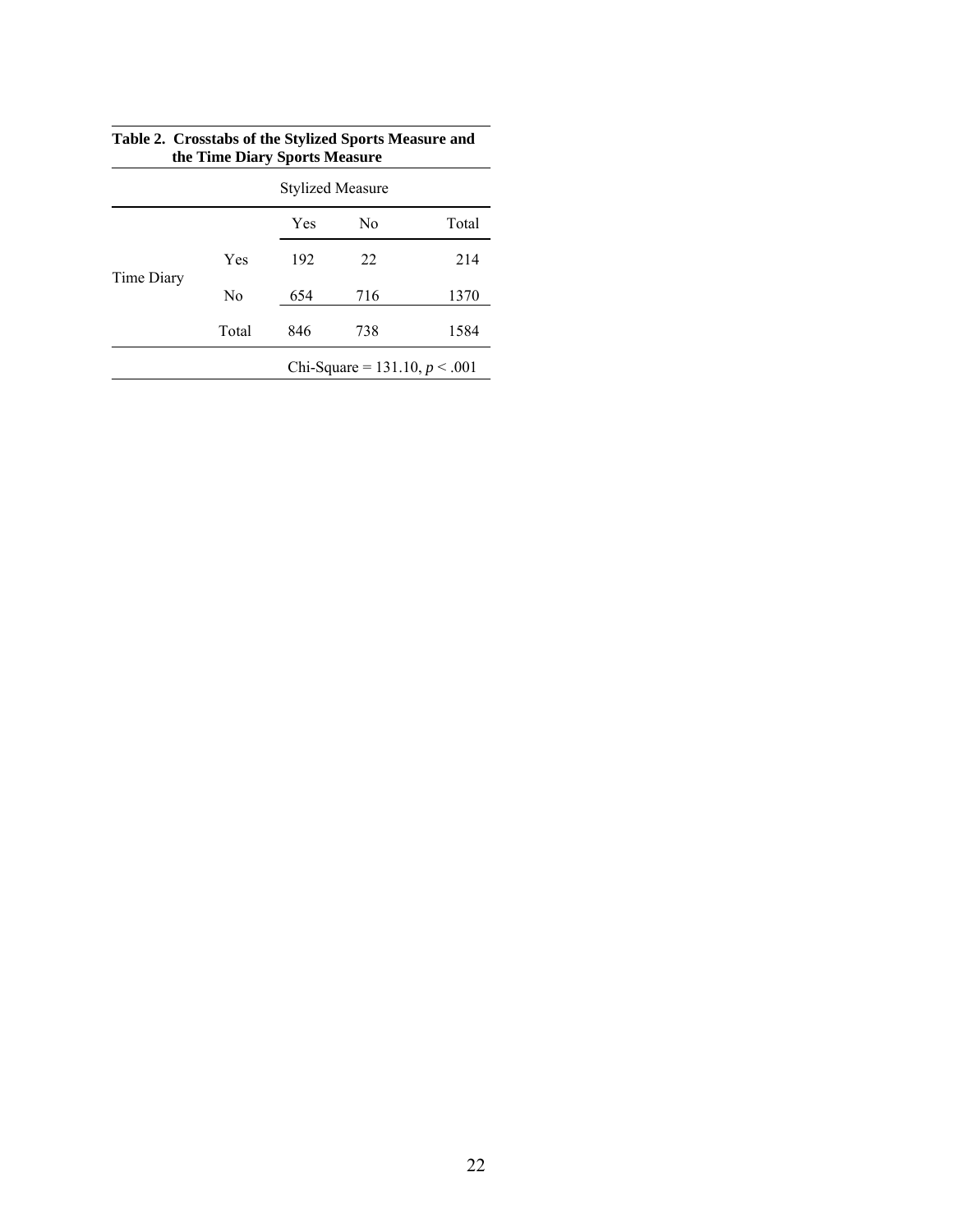|                                        | Global Self-Worth                                                         |                      |                           |                      |                                 |                                 |                       |                      |  |  |  |  |  |
|----------------------------------------|---------------------------------------------------------------------------|----------------------|---------------------------|----------------------|---------------------------------|---------------------------------|-----------------------|----------------------|--|--|--|--|--|
|                                        |                                                                           |                      | Sports Measured as Yes/No |                      |                                 | Sports Measured as Time         |                       |                      |  |  |  |  |  |
| Ind. Variables                         | (1)                                                                       | $(1^{\prime})$       | (2)                       | $(2^{\prime})$       | $\overline{(3)}$                | $(3^{\circ})$                   | (4)                   | (4)                  |  |  |  |  |  |
| Sex (Males Omitted)<br>Female          | $.077***$<br>$.082***$<br>(.007)<br>(.007)                                |                      | $.101***$<br>(.008)       | $.147***$<br>(.011)  | $.075***$<br>(.007)             | $.083***$<br>(.007)             | $.102***$<br>(.008)   | $.115***$<br>(.010)  |  |  |  |  |  |
| Age (Age 10-12 Omitted)<br>Age 13-15   | $-.092***$<br>(.009)                                                      | $-.090***$<br>(.009) | $-.134***$<br>(.010)      | $-.145***$<br>(.013) | $-.098***$<br>(.009)            | $-.102***$<br>(.009)            | $-115***$<br>(.009)   | $-168***$<br>(.013)  |  |  |  |  |  |
| Age 16-18                              | $-.025**$<br>(.009)                                                       | $-0.013$<br>(.009)   | $-.098***$<br>(.010)      | $-.100***$<br>(.013) | $-.039***$<br>(.009)            | $-.031***$<br>(.009)            | $-.078***$<br>(.010)  | $-114***$<br>(.012)  |  |  |  |  |  |
| <b>Sports</b>                          |                                                                           |                      |                           |                      |                                 |                                 |                       |                      |  |  |  |  |  |
| Y/N                                    | $.111***$<br>(.010)                                                       | $.137***$<br>(.008)  | $-105***$<br>(.021)       | $.110***$<br>(.015)  | $---$                           | $---$                           | $---$                 | $---$                |  |  |  |  |  |
| Time                                   | ---                                                                       | $---$                | ---                       | ---                  | $.015***$<br>(.001)<br>$[.103]$ | $.032***$<br>(.001)<br>$[.127]$ | .003<br>(.003)        | $.015***$<br>(.003)  |  |  |  |  |  |
| <b>Interactions</b><br>Female * Sports | $---$                                                                     | ---                  | $-145***$<br>(.020)       | $-122***$<br>(.015)  | ---                             | ---                             | $-0.016***$<br>(.002) | $-013***$<br>(.003)  |  |  |  |  |  |
| Age $13-15 *$ Sports                   | $---$                                                                     | $---$                | $.317***$<br>(.025)       | $.105***$<br>(.018)  | $---$                           | ---                             | $.020**$<br>(.003)    | $.029***$<br>(.004)  |  |  |  |  |  |
| Age 16-18 * Sports                     | $---$                                                                     | $---$                | .496***<br>(.026)         | $.167***$<br>(.018)  | $---$                           | ---                             | $.028***$<br>(.003)   | $.036***$<br>(.004)  |  |  |  |  |  |
| Constant                               | 3.556***<br>(.023)                                                        | 3.497***<br>(.023)   | 3.566***<br>(.023)        | $3.514***$<br>(.024) | $3.563***$<br>(.023)            | $3.516***$<br>(.023)            | 3.563***<br>(.023)    | 3.560***<br>(.024)   |  |  |  |  |  |
| $\mathbb{R}^2$                         | .055                                                                      | .063                 | .070                      | .068                 | .062                            | .067                            | .069                  | .071                 |  |  |  |  |  |
|                                        | Social Initiative<br>Sports Measured as Yes/No<br>Sports Measured as Time |                      |                           |                      |                                 |                                 |                       |                      |  |  |  |  |  |
| Ind. Variables                         | (1)                                                                       | (1')                 | (2)                       | (2)                  | (3)                             | (3')                            | (4)                   | (4)                  |  |  |  |  |  |
|                                        |                                                                           |                      |                           |                      |                                 |                                 |                       |                      |  |  |  |  |  |
| Sex (Males Omitted)<br>Female          | $-.088***$<br>(.019)                                                      | $-083***$<br>(.019)  | $-138***$<br>(.021)       | $-165***$<br>(.028)  | $-0.099***$<br>(.019)           | $-.075***$<br>(.019)            | $-0.097***$<br>(.020) | $-.104***$<br>(.026) |  |  |  |  |  |
| Age (Age 13-15 Omitted)<br>Age 16-18   | .419***<br>(.019)                                                         | .448***<br>(.019)    | $.320***$<br>(.021)       | $.194***$<br>(.028)  | 399***<br>(.019)                | .428***<br>(.019)               | $.354***$<br>(.020)   | $.208***$<br>(.026)  |  |  |  |  |  |
| <b>Sports</b><br>Y/N                   | $.401***$<br>(.025)                                                       | $.443***$<br>(.019)  | $-.029$<br>(.041)         | $.133***$<br>(.031)  | $\qquad \qquad - -$             | ---                             | ---                   | ---                  |  |  |  |  |  |
| Time                                   | ---                                                                       | $---$                | $---$                     | $---$                | $.036***$<br>(.002)<br>$[.138]$ | $.102***$<br>(.004)<br>$[.206]$ | $.021***$<br>(.004)   | $.053***$<br>(.006)  |  |  |  |  |  |
| <i>Interactions</i><br>Female * Sports |                                                                           |                      | .333***<br>(.050)         | $.173***$<br>(.037)  | ---                             | ---                             | .002<br>(.004)        | $.015*$<br>(.007)    |  |  |  |  |  |
| Age $16-18 *$ Sports                   | ---                                                                       | ---                  | .599***<br>(.050)         | .481***<br>(.038)    | ---                             | ---                             | $.024***$<br>(.004)   | $.085***$<br>(.007)  |  |  |  |  |  |

#### **Table 3. Unstandardized Coefficients of Self-Confidence Measures on Sex, Age, Sports, and Controls**

 *Notes:* Numbers in parentheses are standard errors. Numbers in brackets are standardized coefficients. All models include controls for race, family structure, parents' education and income. Number of observations (Unweighted) is 1579 for *global self-worth* and 986 for *social initiative*.

(.056) (.056) (.056) (.058) (.056) (.056) (.056) (.057)

Constant 2.820\*\*\* 2.693\*\*\* 2.852\*\*\* 2.881\*\*\* 2.835\*\*\* 2.737\*\*\* 2.850\*\*\* 2.849\*\*\*

R<sup>2</sup> .078 .092 .087 .102 .083 .105 .085 .112

\*  $p < .05$  \*\*  $p < .01$  \*\*\*  $p < .001$  (two-tailed tests)

 $\mathbb{R}^2$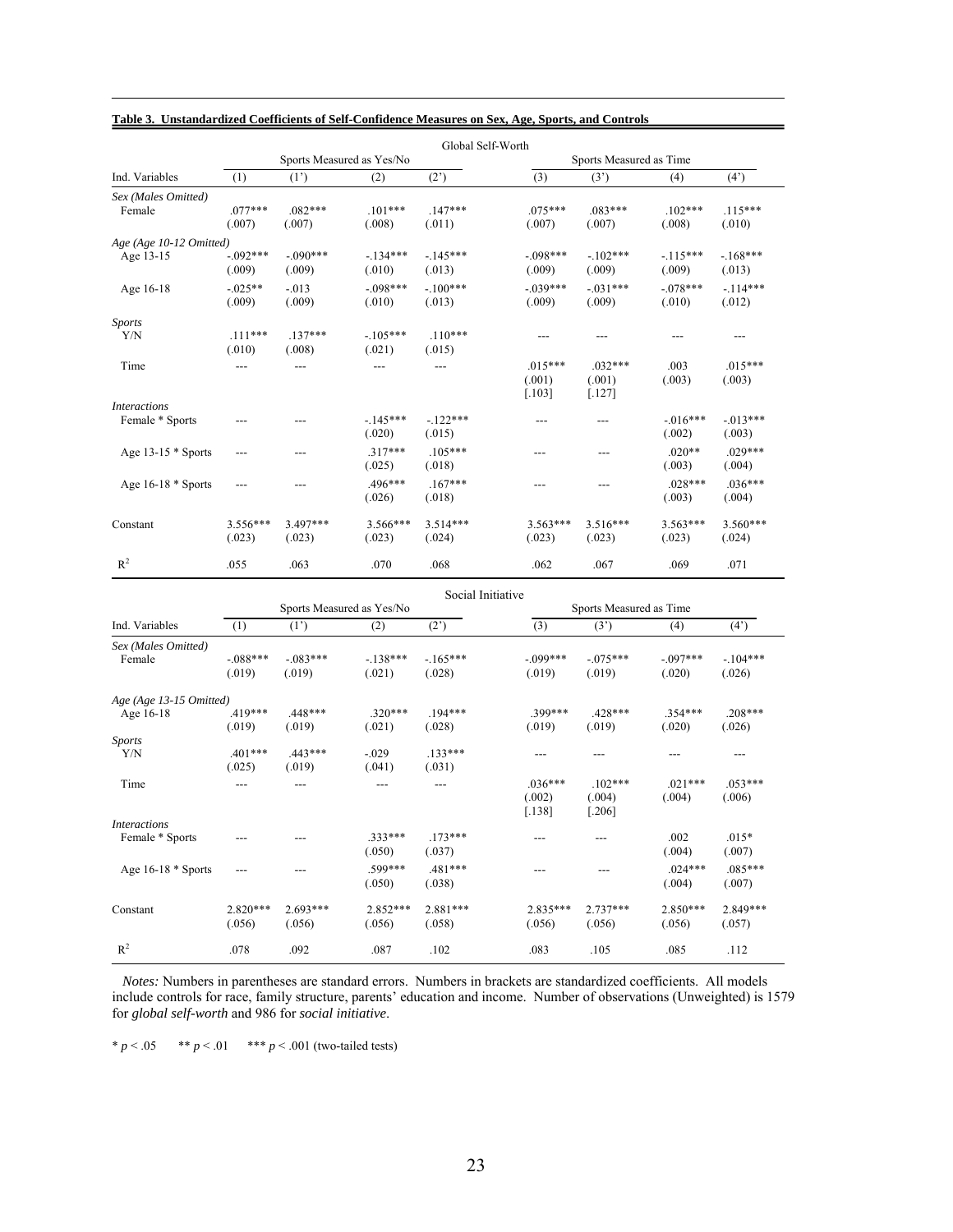|                         | Body Mass Index      |                       |                           |                       |                                 |                                  |                      |                      |  |  |  |  |  |
|-------------------------|----------------------|-----------------------|---------------------------|-----------------------|---------------------------------|----------------------------------|----------------------|----------------------|--|--|--|--|--|
|                         |                      |                       | Sports Measured as Yes/No |                       |                                 | Sports Measured as Time          |                      |                      |  |  |  |  |  |
| Ind. Variables          | (1)                  | $(1^{\prime})$        | (2)                       |                       | (3)                             | (3')                             | (4)                  | $(4^{\prime})$       |  |  |  |  |  |
| Sex (Males Omitted)     |                      |                       |                           |                       |                                 |                                  |                      |                      |  |  |  |  |  |
| Female                  | $-.240***$<br>(.065) | $-255***$<br>(.065)   | $-.303***$<br>(.070)      | $-.506***$<br>(.095)  | $-202**$<br>(.065)              | $-.260***$<br>(.064)             | $-276***$<br>(.069)  | $-425***$<br>(.090)  |  |  |  |  |  |
| Age (Age 10-12 Omitted) |                      |                       |                           |                       |                                 |                                  |                      |                      |  |  |  |  |  |
| Age 13-15               | 2.278***<br>(.077)   | $2.253***$<br>(.077)  | $2.196***$<br>(.084)      | $2.417***$<br>(.117)  | $2.266***$<br>(.078)            | $2.326***$<br>(.077)             | $2.171***$<br>(.082) | $2.367***$<br>(.109) |  |  |  |  |  |
| Age 16-18               | $4.025***$<br>(.079) | $3.943***$<br>(.079)  | $4.015***$<br>(.086)      | $3.769***$<br>(.114)  | $4.032***$<br>(.080)            | $4.048***$<br>(.079)             | $4.062***$<br>(.085) | $3.635***$<br>(.108) |  |  |  |  |  |
| <b>Sports</b>           |                      |                       |                           |                       |                                 |                                  |                      |                      |  |  |  |  |  |
| Y/N                     | $-.969***$<br>(.090) | $-818***$<br>(.065)   | $-1.376***$<br>(.182)     | $-1.080***$<br>(.129) |                                 | ---                              |                      | ---                  |  |  |  |  |  |
| Time                    | ---                  |                       |                           | ---                   | $-031***$<br>(.007)<br>$[-024]$ | $-192***$<br>(.013)<br>$[-.086]$ | $-080***$<br>(.022)  | $-292***$<br>(.027)  |  |  |  |  |  |
| <i>Interactions</i>     |                      |                       |                           |                       |                                 |                                  |                      |                      |  |  |  |  |  |
| Female * Sports         |                      |                       | $.377*$<br>(.179)         | $.490***$<br>(.129)   | ---                             | ---                              | $.040**$<br>(.015)   | $.075**$<br>(.025)   |  |  |  |  |  |
| Age $13-15 *$ Sports    | ---                  |                       | $.523*$<br>(.217)         | $-.300*$<br>(.156)    |                                 |                                  | $.069**$<br>(.024)   | $-.005$<br>(.032)    |  |  |  |  |  |
| Age $16-18 *$ Sports    | $---$                |                       | .122<br>(.225)            | $.370*$<br>(.160)     | ---                             | $---$                            | .005<br>(.022)       | $179***$<br>(.032)   |  |  |  |  |  |
| Constant                | 21.879***<br>(.199)  | $22.250***$<br>(.200) | 21.942***<br>(.200)       | 22.434***<br>(.213)   | 21.885***<br>(.199)             | 22.143***<br>(.199)              | 21.940***<br>(.200)  | 22.392***<br>(.209)  |  |  |  |  |  |
| $R^2$                   | .117                 | .118                  | .117                      | .119                  | .114                            | .120                             | .115                 | .122                 |  |  |  |  |  |

#### **Table 4. Unstandardized Coefficients of Health on Sex, Age, Sports, and Controls**

|                         | Self-Reported Health |                           |                      |                      |                                 |                                 |                      |                       |  |  |  |  |  |
|-------------------------|----------------------|---------------------------|----------------------|----------------------|---------------------------------|---------------------------------|----------------------|-----------------------|--|--|--|--|--|
|                         |                      | Sports Measured as Yes/No |                      |                      | Sports Measured as Time         |                                 |                      |                       |  |  |  |  |  |
| Ind. Variables          | (1)                  | (1')                      | (2)                  | (2)                  | (3)                             | (3')                            | (4)                  | $(4^{\prime})$        |  |  |  |  |  |
| Sex (Males Omitted)     |                      |                           |                      |                      |                                 |                                 |                      |                       |  |  |  |  |  |
| Female                  | $-158***$<br>(.011)  | $-153***$<br>(.011)       | $-171***$<br>(.012)  | $-140***$<br>(.016)  | $-166***$<br>(.011)             | $-152***$<br>(.011)             | $-156***$<br>(.011)  | $-.161***$<br>(.015)  |  |  |  |  |  |
| Age (Age 10-12 Omitted) |                      |                           |                      |                      |                                 |                                 |                      |                       |  |  |  |  |  |
| Age 13-15               | $-.027*$<br>(.013)   | $-.022$<br>(.013)         | $-0.034*$<br>(.014)  | $-.087***$<br>(.019) | $-0.34**$<br>(.013)             | $-042***$<br>(.013)             | $-.009$<br>(.014)    | $-0.091***$<br>(.018) |  |  |  |  |  |
| Age 16-18               | $-.095***$<br>(.013) | $-072***$<br>(.013)       | $-160***$<br>(.014)  | $-259***$<br>(.019)  | $-114***$<br>(.013)             | $-.101***$<br>(.013)            | $-138***$<br>(.014)  | $-.286***$<br>(.018)  |  |  |  |  |  |
| <b>Sports</b>           |                      |                           |                      |                      |                                 |                                 |                      |                       |  |  |  |  |  |
| Y/N                     | $.251***$<br>(.015)  | $.240***$<br>(.011)       | .029<br>(.030)       | $.090***$<br>(.021)  |                                 |                                 |                      |                       |  |  |  |  |  |
| Time                    |                      |                           |                      |                      | $.023***$<br>(.001)<br>$[.110]$ | $0.52***$<br>(.002)<br>$[.145]$ | $024***$<br>(.004)   | $.012**$<br>(.004)    |  |  |  |  |  |
| <b>Interactions</b>     |                      |                           |                      |                      |                                 |                                 |                      |                       |  |  |  |  |  |
| Female * Sports         |                      |                           | $.102***$<br>(.030)  | $-.018$<br>(.021)    | ---                             | ---                             | $-.004$<br>(.003)    | .005<br>(.004)        |  |  |  |  |  |
| Age $13-15 *$ Sports    |                      |                           | $.081*$<br>(.036)    | $.121***$<br>(.026)  | ---                             |                                 | $-015***$<br>(.004)  | $.025***$<br>(.005)   |  |  |  |  |  |
| Age $16-18 *$ Sports    | $---$                |                           | $.441***$<br>(.037)  | $368***$<br>(.026)   | ---                             |                                 | $.012**$<br>(.004)   | $.080***$<br>(.005)   |  |  |  |  |  |
| Constant                | $3.683***$<br>(.033) | $3.578***$<br>(.033)      | $3.702***$<br>(.033) | $3.677***$<br>(.035) | $3.692***$<br>(.033)            | $3.614***$<br>(.033)            | $3.685***$<br>(.033) | $3.717***$<br>(.035)  |  |  |  |  |  |
| $R^2$                   | .048                 | .055                      | .054                 | .061                 | .050                            | .058                            | .053                 | .066                  |  |  |  |  |  |

*Notes:* Numbers in parentheses are standard errors. Numbers in brackets are standardized coefficients. All models include controls for race, family structure, parents' education and income. Number of observations (Unweighted) is 1566 for *body mass index* and 1579 for *self-reported health*.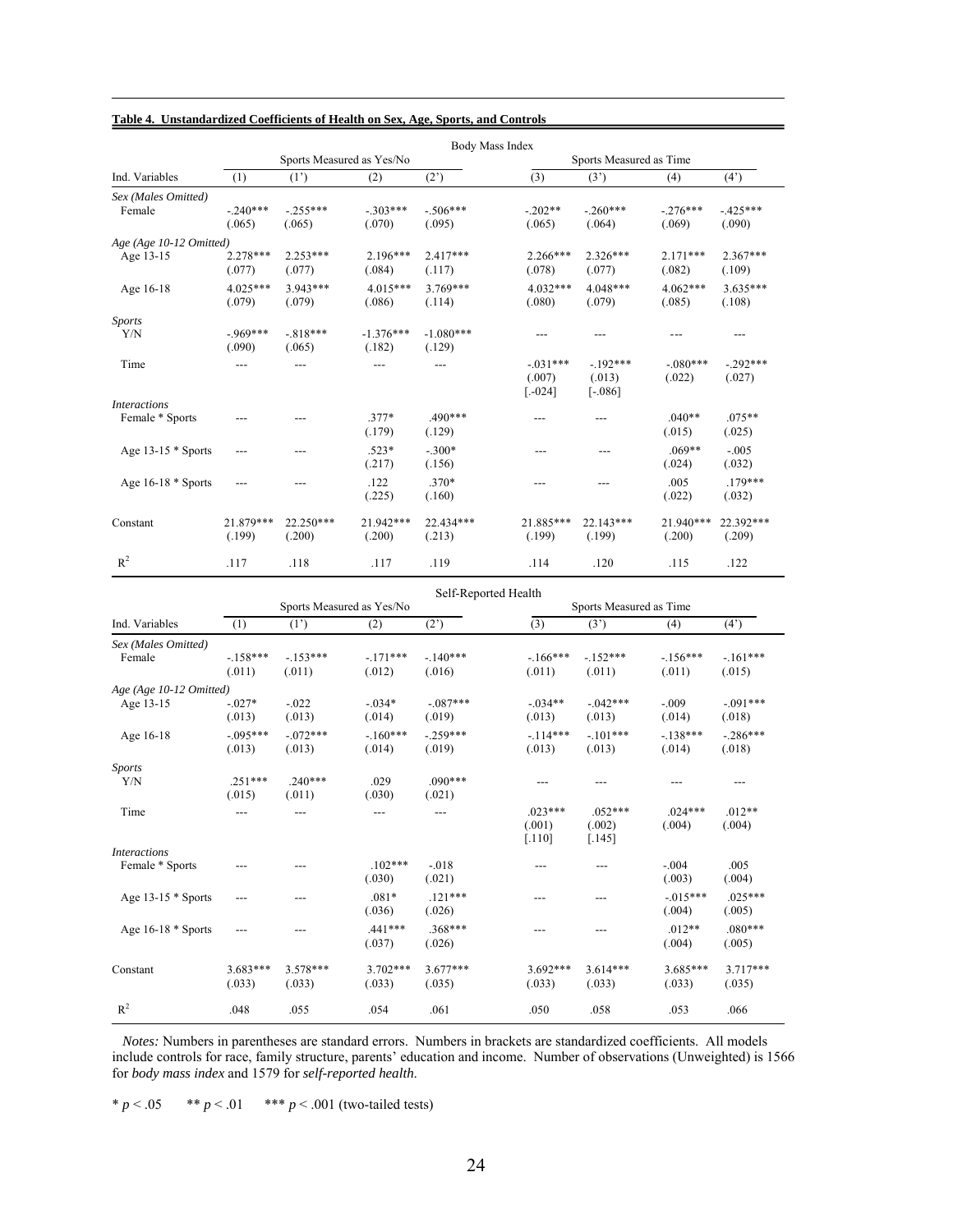|                         |                      |       |                      |                           |                      |         |                      |       | Ever Drank Alcohol   |         |                      |                         |                      |         |                      |       |
|-------------------------|----------------------|-------|----------------------|---------------------------|----------------------|---------|----------------------|-------|----------------------|---------|----------------------|-------------------------|----------------------|---------|----------------------|-------|
|                         |                      |       |                      | Sports Measured as Yes/No |                      |         |                      |       |                      |         |                      | Sports Measured as Time |                      |         |                      |       |
|                         |                      | Odds  |                      | Odds                      |                      | Odds    |                      | Odds  |                      | Odds    |                      | Odds                    |                      | Odds    |                      | Odds  |
| Ind. Variables          | (1)                  | Ratio | $(1^{\prime})$       | Ratio                     | (2)                  | Ratio   | (2)                  | Ratio | (3)                  | Ratio   | (3')                 | Ratio                   | (4)                  | Ratio   | (4)                  | Ratio |
| Sex (Males Omitted)     |                      |       |                      |                           |                      |         |                      |       |                      |         |                      |                         |                      |         |                      |       |
| Female                  | $-.206***$<br>(.032) | .814  | $-.206***$<br>(.032) | .814                      | $-.382***$<br>(.035) | .683    | $-.372***$<br>(.047) | .689  | $-.203***$<br>(.032) | .816    | $-.208***$<br>(.032) | .812                    | $-.360***$<br>(.035) | .698    | $-.280***$<br>(.045) | .756  |
| Age (Age 13-15 Omitted) |                      |       |                      |                           |                      |         |                      |       |                      |         |                      |                         |                      |         |                      |       |
| Age 16-18               | $1.203***$<br>(.032) | 3.331 | $1.206***$<br>(.032) | 3.340                     | $1.300***$<br>(.035) | 3.670   | $1.362***$<br>(.047) | 3.904 | $1.195***$<br>(.032) | 3.304   | $1.203***$<br>(.032) | 3.330                   | $1.331***$<br>(.034) | 3.786   | $1.276***$<br>(.045) | 3.582 |
| <b>Sports</b>           |                      |       |                      |                           |                      |         |                      |       |                      |         |                      |                         |                      |         |                      |       |
| Y/N                     | .037<br>(.042)       | 1.038 | .036<br>(.032)       | 1.036                     | $-.199**$<br>(.070)  | .819    | .019<br>(.053)       | 1.019 | ---                  |         | $---$                |                         | $---$                |         | $---$                |       |
| Time                    | ---                  |       | ---                  |                           | ---                  |         | ---                  |       | $.017***$<br>(.003)  | 1.017   | $-.001$<br>(.006)    | .999                    | $.013*$<br>(.006)    | 1.013   | .000<br>(.010)       | 1.000 |
| <b>Interactions</b>     |                      |       |                      |                           |                      |         |                      |       |                      |         |                      |                         |                      |         |                      |       |
| Female * Sports         | ---                  |       | ---                  |                           | $.948***$<br>(.084)  | 2.580   | $.290***$<br>(.064)  | 1.336 | ---                  |         | $---$                |                         | $.069***$<br>(.007)  | 1.072   | $.026*$<br>(.012)    | 1.026 |
| Age 16-18 * Sports      | $---$                |       | ---                  |                           | $-435***$<br>(.084)  | .647    | $-.273***$<br>(.064) | .761  | $---$                |         | $---$                |                         | $-.057***$<br>(.007) | .944    | $-.026*$<br>(.012)   | .974  |
| Constant                | $.231*$              |       | $.221*$              |                           | $.227*$              |         | $.229*$              |       | $.233*$              |         | $.233*$              |                         | $.203*$              |         | $.239*$              |       |
|                         | (.094)               |       | (.095)               |                           | (.095)               |         | (.098)               |       | (.094)               |         | (.094)               |                         | (.095)               |         | (.096)               |       |
| Chi-Square              | 1980.71              |       | 1981.19              |                           |                      | 2138.26 | 2017.08              |       |                      | 2008.65 |                      | 1979.95                 |                      | 2221.62 | 1988.68              |       |

#### **Table 5a. Logistic Coefficients and Odds Ratios of Alcohol Use on Sex, Age, Sports, and Controls**

*Notes:* Numbers in parentheses are standard errors. All models include controls for race, family structure, parents' education and income. Number of observations (Unweighted) is 1012.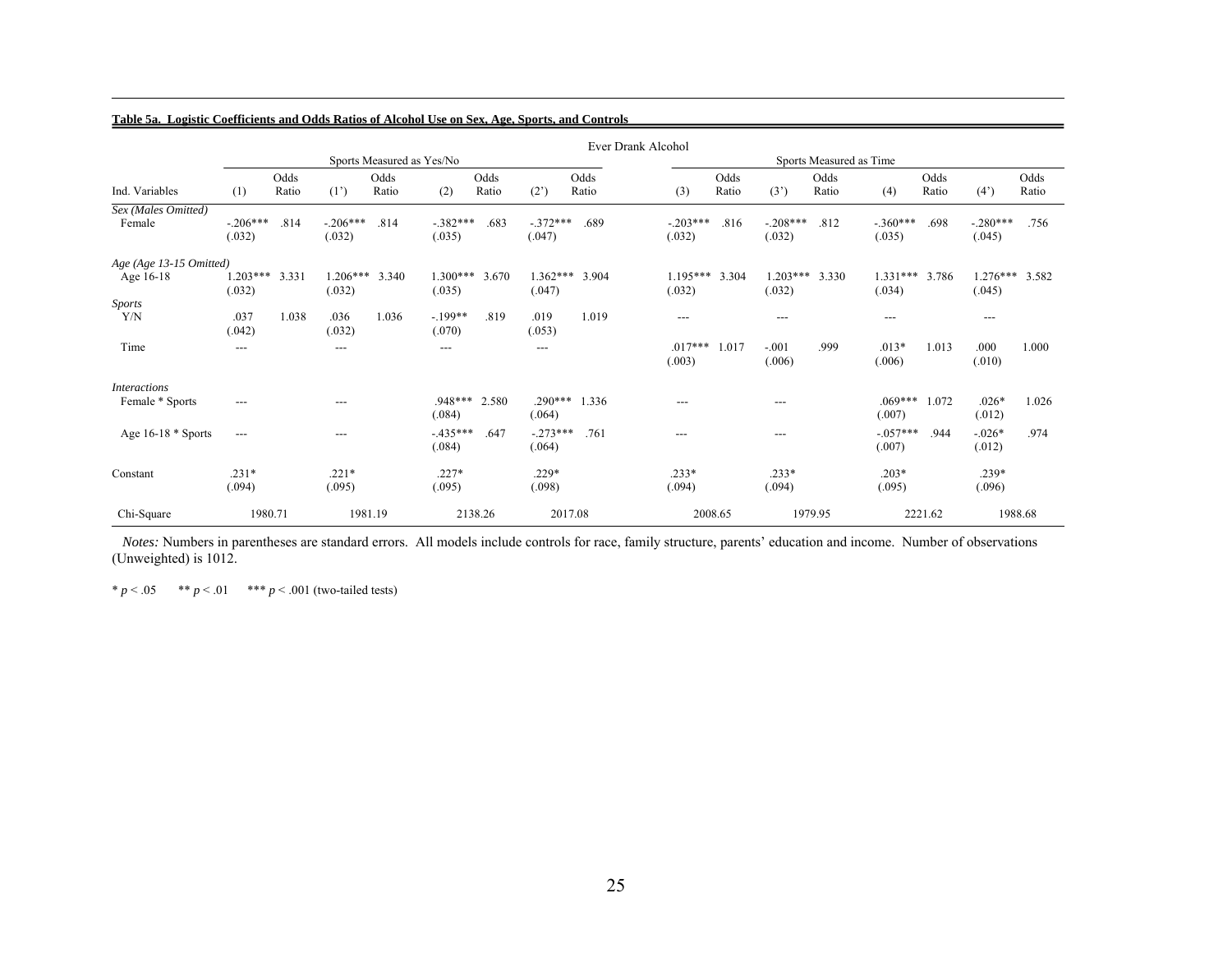|                                        |                                          |               |                       |                           |                                          |               |                      |               | Ever Used Marijuana |                       |               |                       |                         |                           |               |                          |               |
|----------------------------------------|------------------------------------------|---------------|-----------------------|---------------------------|------------------------------------------|---------------|----------------------|---------------|---------------------|-----------------------|---------------|-----------------------|-------------------------|---------------------------|---------------|--------------------------|---------------|
|                                        |                                          |               |                       | Sports Measured as Yes/No |                                          |               |                      |               |                     |                       |               |                       | Sports Measured as Time |                           |               |                          |               |
| Ind. Variables                         | (1)                                      | Odds<br>Ratio | $(1^{\prime})$        | Odds<br>Ratio             | (2)                                      | Odds<br>Ratio | (2)                  | Odds<br>Ratio |                     | (3)                   | Odds<br>Ratio | (3')                  | Odds<br>Ratio           | (4)                       | Odds<br>Ratio | (4)                      | Odds<br>Ratio |
| Sex (Males Omitted)<br>Female          | $-.031$<br>(.038)                        | .969          | $-.041$<br>(.038)     | .960                      | $-.093*$<br>(.041)                       | .911          | $-436***$<br>(.053)  | .646          |                     | $-0.010$<br>(.038)    | .990          | $-.063$<br>(.039)     | .939                    | $-0.086*$<br>(.040)       | .917          | $-.277***$<br>(.051)     | .758          |
| Age (Age 13-15 Omitted)<br>Age 16-18   | 1.789***<br>(.041)                       | 5.983         | $1.754***$<br>(.041)  | 5.776                     | $1.733***$<br>(.043)                     | 5.660         | $1.783***$<br>(.058) | 5.950         |                     | $1.796***$<br>(.041)  | 6.028         | $1.781***$<br>(.041)  | 5.933                   | $1.758***$<br>(.043)      | 5.801         | 1.691*** 5.427<br>(.054) |               |
| <b>Sports</b><br>Y/N                   | $-.590***$<br>(.057)                     | .554          | $-471***$<br>(.039)   | .625                      | $-1.244***$<br>(.135)                    | .288          | $-928***$<br>(.078)  | .395          |                     | $---$                 |               | $---$                 |                         | ---                       |               | $---$                    |               |
| Time                                   | $\hspace{0.05cm} \ldots \hspace{0.05cm}$ |               | $---$                 |                           | $\hspace{0.05cm} \ldots \hspace{0.05cm}$ |               | ---                  |               |                     | $-.021***$<br>(.004)  | .979          | $-129***$<br>(.008)   | .879                    | $-077***$<br>(.011)       | .926          | $-.221***$<br>(.016)     | .802          |
| <b>Interactions</b><br>Female * Sports | ---                                      |               | ---                   |                           | .518***<br>(.115)                        | 1.678         | $.838***$<br>(.077)  | 2.311         |                     | $---$                 |               | $---$                 |                         | $.047***$ 1.048<br>(.008) |               | $.102***$<br>(.015)      | 1.107         |
| Age $16-18 *$ Sports                   | $---$                                    |               | ---                   |                           | $.543***$<br>(.138)                      | 1.722         | .029<br>(.083)       | 1.029         |                     | ---                   |               | $---$                 |                         | $.035***$ 1.035<br>(.011) |               | $.055***$<br>(.017)      | 1.056         |
| Constant                               | $-1.214***$<br>(.112)                    |               | $-1.097***$<br>(.113) |                           | $-1.185***$<br>(.112)                    |               | $-.877***$<br>(.117) |               |                     | $-1.241***$<br>(.112) |               | $-1.105***$<br>(.113) |                         | $-1.218***$<br>(.112)     |               | $-917***$<br>(.115)      |               |
| Chi-Square                             | 2791.42                                  |               |                       | 2823.78                   |                                          | 2828.41       | 2944.12              |               |                     | 2704.52               |               |                       | 2974.87                 |                           | 2748.14       |                          | 3034.19       |

**Table 5b. Logistic Coefficients and Odds Ratios of Marijuana Use on Sex, Age, Sports, and Controls**

*Notes:* Numbers in parentheses are standard errors. All models include controls for race, family structure, parents' education and income. Number of observations (Unweighted) is 1009.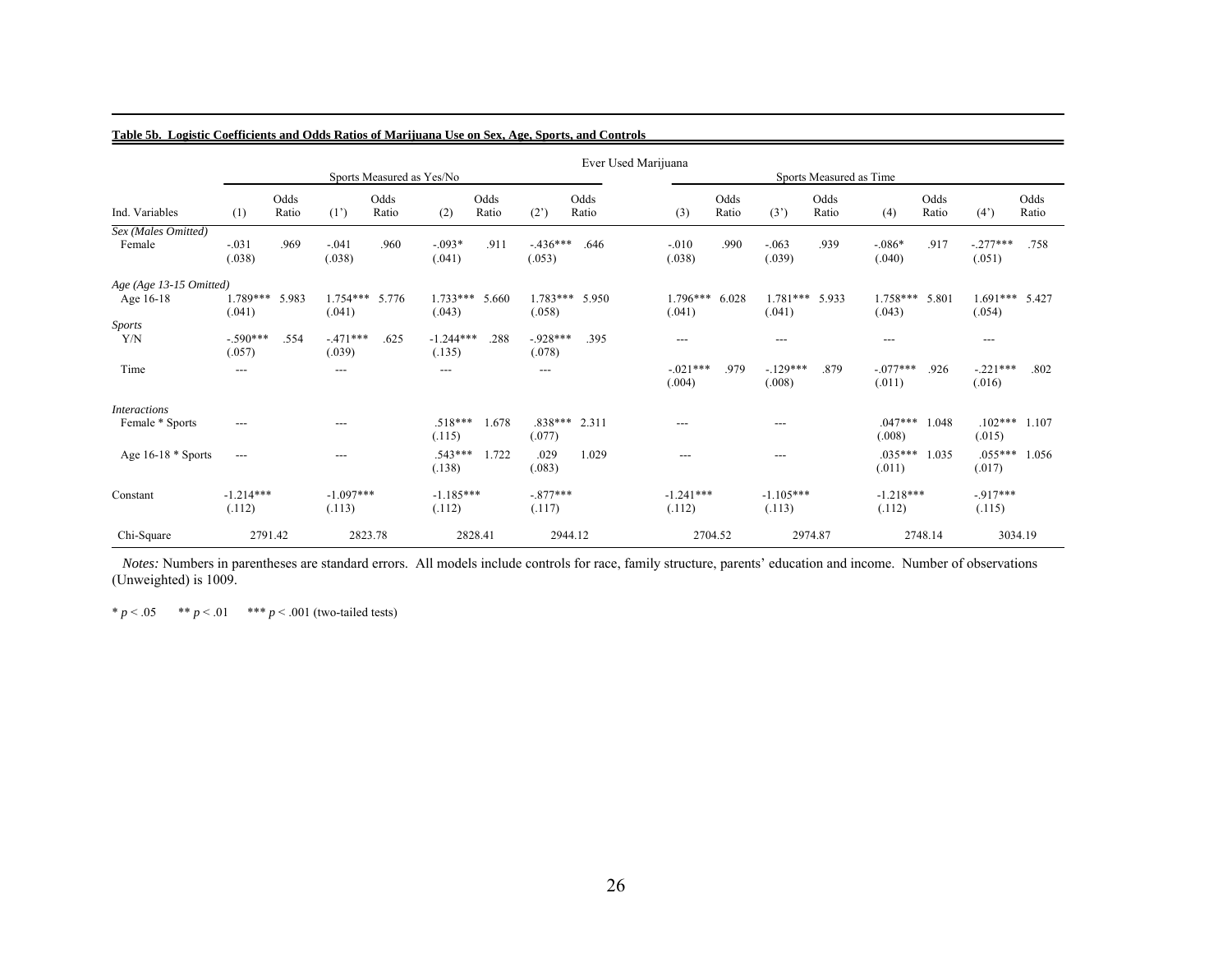#### **Table 6. Unstandardized Coefficients of Educational Aspiration on Sex, Age, Sports, and Controls**

| <b>Educational Aspirations</b> |                                     |                            |                                                                                       |                                                               |                                                                        |                                                                        |                                                                       |  |  |  |  |  |
|--------------------------------|-------------------------------------|----------------------------|---------------------------------------------------------------------------------------|---------------------------------------------------------------|------------------------------------------------------------------------|------------------------------------------------------------------------|-----------------------------------------------------------------------|--|--|--|--|--|
|                                |                                     |                            |                                                                                       | Sports Measured as Time                                       |                                                                        |                                                                        |                                                                       |  |  |  |  |  |
| (1)                            | (1')                                | (2)                        | (2)                                                                                   | (3)                                                           | (3')                                                                   | (4)                                                                    | $(4^{\prime})$                                                        |  |  |  |  |  |
|                                |                                     |                            |                                                                                       |                                                               |                                                                        |                                                                        |                                                                       |  |  |  |  |  |
| $.362***$                      | $.381***$                           | .382***                    | .404***                                                                               | .352***                                                       | $.391***$                                                              | $.385***$                                                              | $.362***$                                                             |  |  |  |  |  |
| (.024)                         | (.024)                              | (.026)                     | (.034)                                                                                | (.024)                                                        | (.023)                                                                 | (.025)                                                                 | (.033)                                                                |  |  |  |  |  |
| Age (Age 13-15 Omitted)        |                                     |                            |                                                                                       |                                                               |                                                                        |                                                                        |                                                                       |  |  |  |  |  |
| $-126***$                      | $-.085***$                          | $-147***$                  | $-.253***$                                                                            | $-137***$                                                     | $-.104***$                                                             | $-135***$                                                              | $-.196***$                                                            |  |  |  |  |  |
| (.024)                         | (.023)                              | (.026)                     | (.034)                                                                                | (.024)                                                        | (.023)                                                                 | (.025)                                                                 | (.033)                                                                |  |  |  |  |  |
|                                |                                     |                            |                                                                                       |                                                               |                                                                        |                                                                        |                                                                       |  |  |  |  |  |
| $.337***$                      | 492***                              | $.331***$                  | $.352***$                                                                             |                                                               |                                                                        |                                                                        |                                                                       |  |  |  |  |  |
| (.032)                         | (.024)                              | (.053)                     | (.040)                                                                                |                                                               |                                                                        |                                                                        |                                                                       |  |  |  |  |  |
| ---                            |                                     |                            | ---                                                                                   |                                                               |                                                                        | $.032***$                                                              | $.093***$                                                             |  |  |  |  |  |
|                                |                                     |                            |                                                                                       |                                                               |                                                                        |                                                                        | (.008)                                                                |  |  |  |  |  |
|                                |                                     |                            |                                                                                       |                                                               |                                                                        |                                                                        |                                                                       |  |  |  |  |  |
|                                |                                     |                            |                                                                                       |                                                               |                                                                        |                                                                        |                                                                       |  |  |  |  |  |
|                                |                                     | $-.108$                    | $-.025$                                                                               | ---                                                           | ---                                                                    | $-018***$                                                              | .013                                                                  |  |  |  |  |  |
|                                |                                     |                            |                                                                                       |                                                               |                                                                        |                                                                        | (.009)                                                                |  |  |  |  |  |
|                                |                                     |                            |                                                                                       |                                                               |                                                                        |                                                                        | $.037***$                                                             |  |  |  |  |  |
|                                |                                     |                            |                                                                                       |                                                               |                                                                        |                                                                        |                                                                       |  |  |  |  |  |
|                                |                                     |                            |                                                                                       |                                                               |                                                                        |                                                                        | (.009)                                                                |  |  |  |  |  |
|                                |                                     |                            |                                                                                       |                                                               |                                                                        |                                                                        | $3.192***$                                                            |  |  |  |  |  |
|                                |                                     |                            |                                                                                       |                                                               |                                                                        |                                                                        | (.071)                                                                |  |  |  |  |  |
|                                |                                     |                            |                                                                                       |                                                               |                                                                        |                                                                        |                                                                       |  |  |  |  |  |
|                                |                                     |                            |                                                                                       |                                                               |                                                                        |                                                                        | .144                                                                  |  |  |  |  |  |
|                                | ---<br>$3.240***$<br>(.071)<br>.116 | 3.088***<br>(.070)<br>.131 | Sports Measured as Yes/No<br>(.064)<br>.120<br>(.064)<br>$3.245***$<br>(.071)<br>.116 | (.047)<br>$.317***$<br>(.047)<br>$3.176***$<br>(.073)<br>.133 | $.019***$<br>(.002)<br>$[.057]$<br>---<br>$3.255***$<br>(.071)<br>.114 | $.118***$<br>(.005)<br>$[.186]$<br>---<br>$3.131***$<br>(.070)<br>.143 | (.005)<br>(.005)<br>$-.004$<br>(.005)<br>$3.250***$<br>(.071)<br>.114 |  |  |  |  |  |

*Notes:* Numbers in parentheses are standard errors. Numbers in brackets are standardized coefficients. All models include controls for race, family structure, parents' education and income. Unweighted N is 987.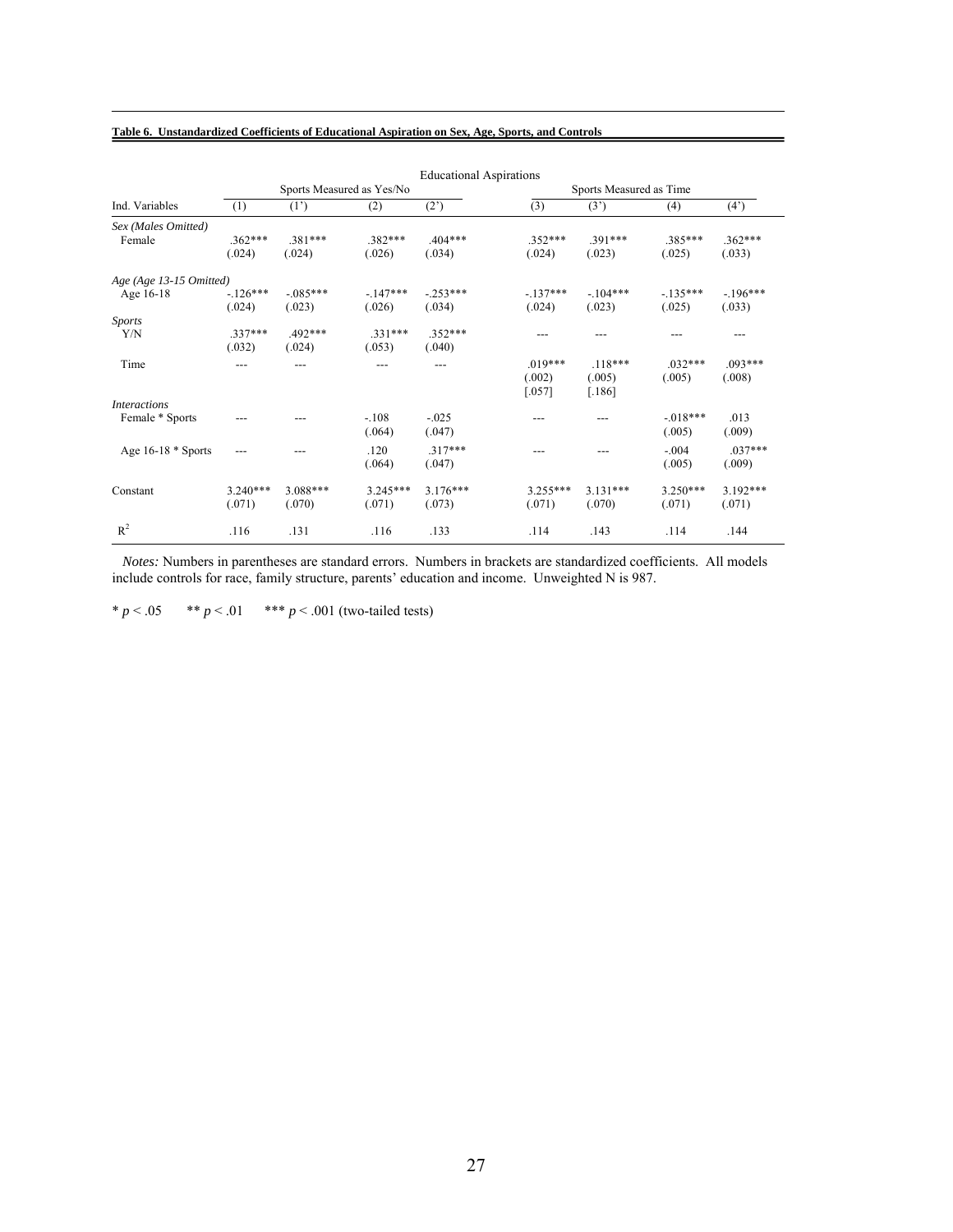

#### **Figure 1. The Effect of Sports Participation for both Time Diaries and the Stylized Items on the Developmental Outcomes**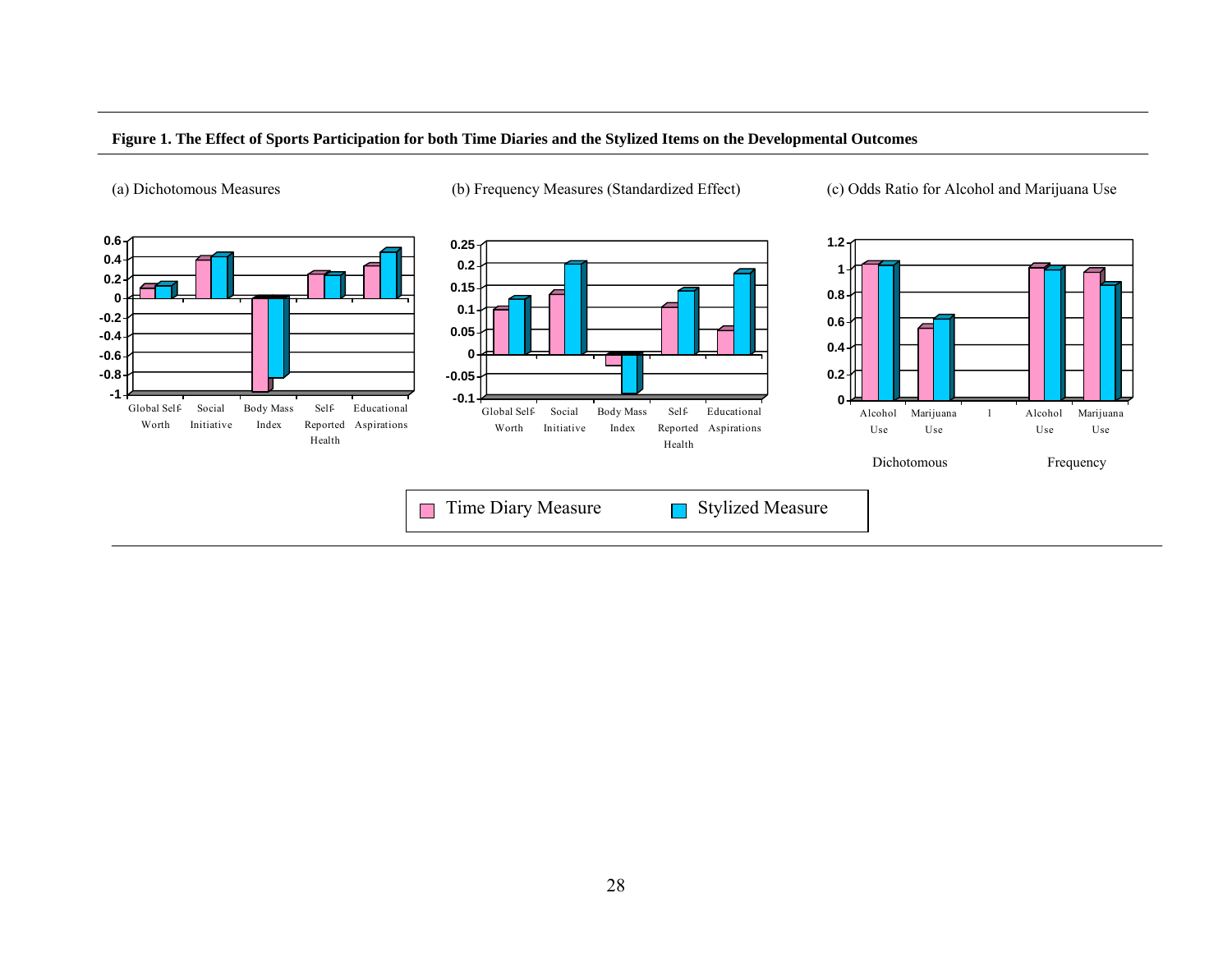

#### **Figure 2. Difference In The Effect Size of the Dichotomous Sports Measures for Females Relative to Males (Males = 0)**